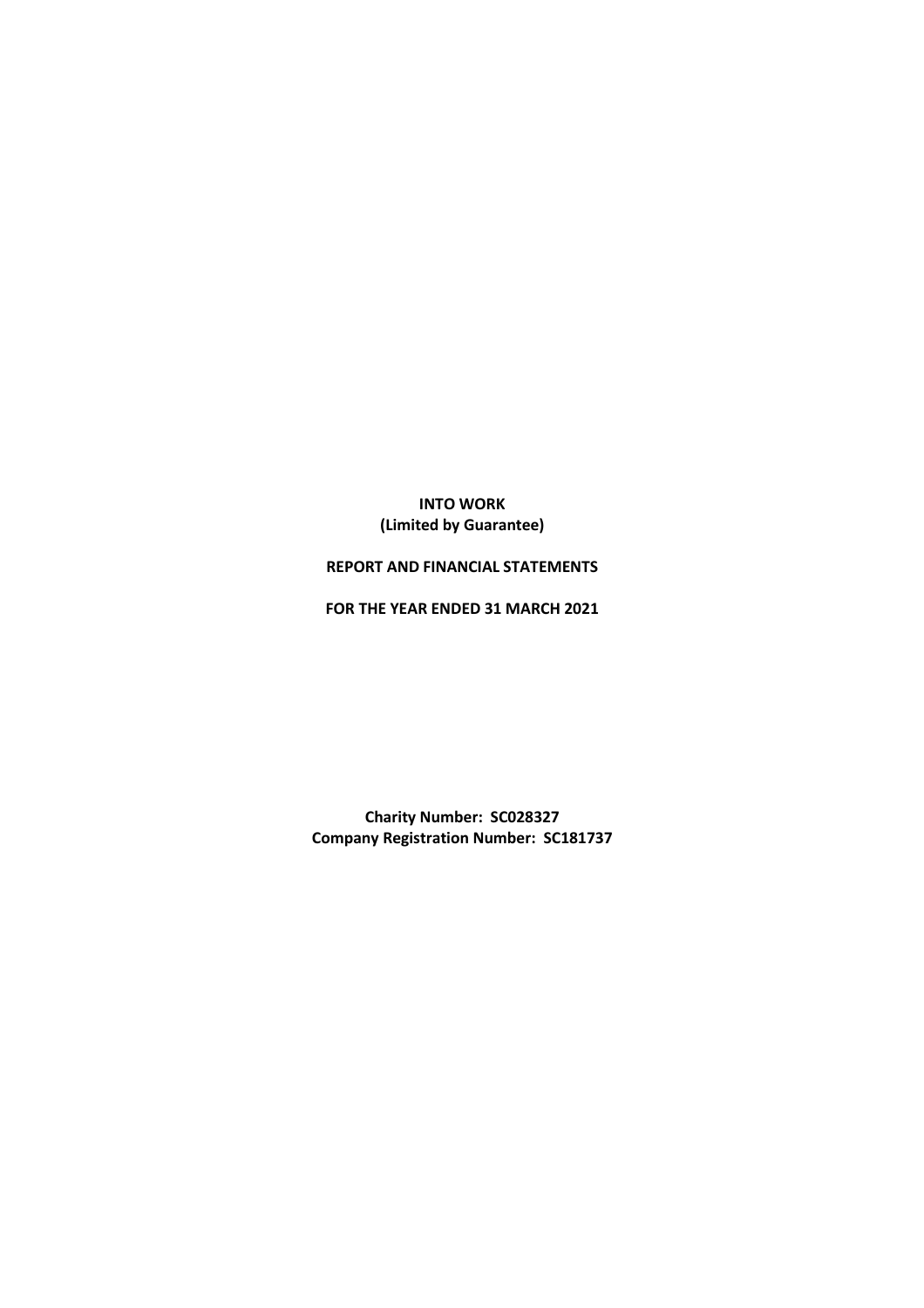## REPORT AND FINANCIAL STATEMENTS

# For the year ended 31 March 2021

| <b>CONTENTS</b>                                                                      | <b>PAGES</b> |
|--------------------------------------------------------------------------------------|--------------|
| Report of the Directors                                                              | $2 - 16$     |
| Independent Auditor's Report                                                         | $17 - 19$    |
| <b>Statement of Financial Activities</b><br>(including Income & Expenditure Account) | 20           |
| <b>Balance Sheet</b>                                                                 | 21           |
| <b>Cash Flow Statement</b>                                                           | 22           |
| Notes to the Accounts                                                                | $23 - 38$    |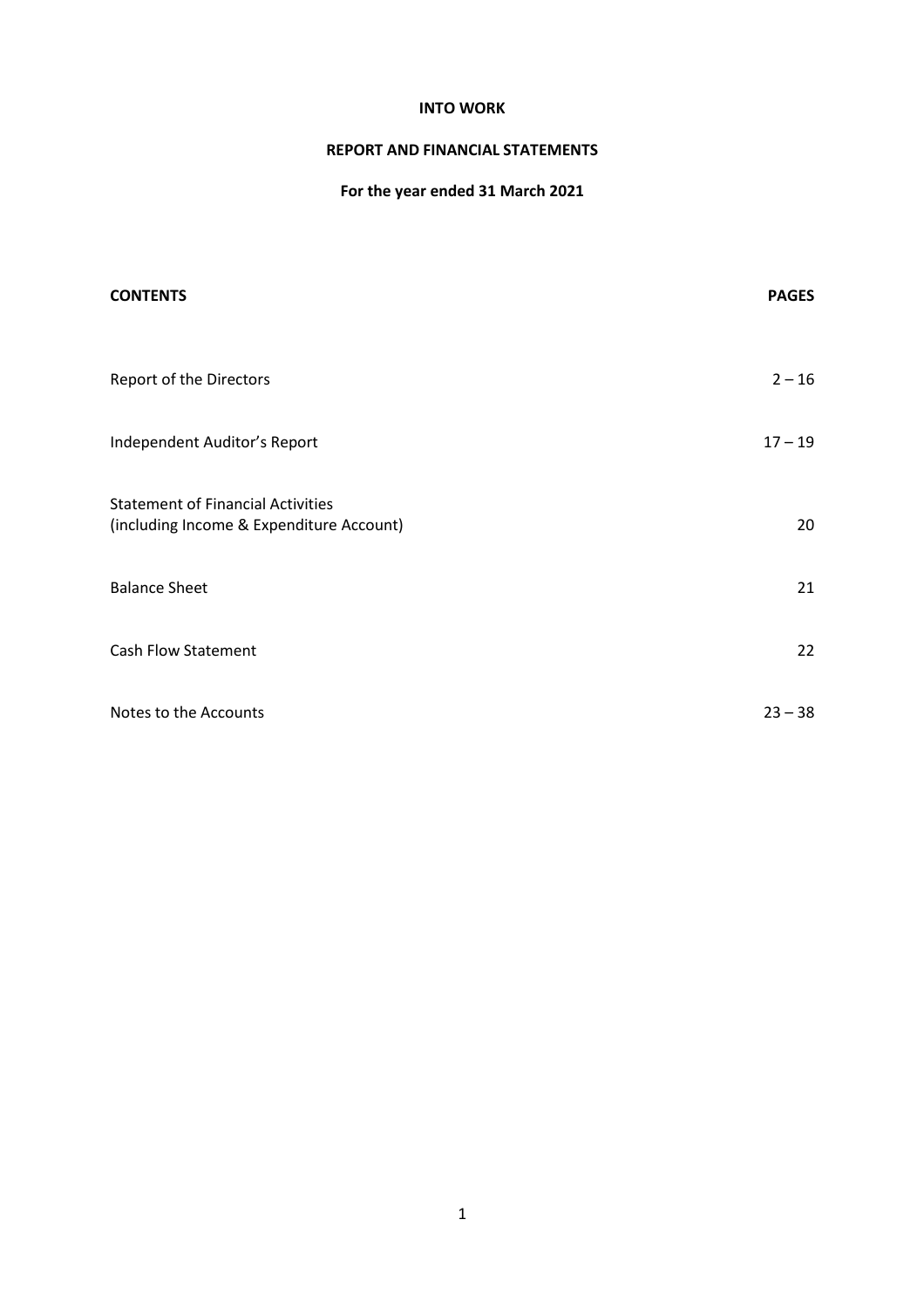## REPORT OF THE DIRECTORS

## For the year ended 31 March 2021

The Directors are pleased to present their report and financial statements for the year ended 31 March 2021. The Directors of the Charitable Company are its Trustees for the purpose of Charity law and throughout this report are collectively referred to as the Directors.

The financial statements comply with the Charities and Trustee Investment (Scotland) Act 2005, the Charities Accounts (Scotland) Regulations 2006 (as amended), the Companies Act 2006, the Memorandum and Articles of Association, and Accounting and Reporting by Charities: Statement of Recommended Practice applicable to charities preparing their accounts in accordance with the Financial Reporting Standard applicable in the UK and Republic of Ireland (FRS 102) (effective 1 January 2019).

## Chair person's report

The year of  $1<sup>st</sup>$  April 2020 to  $31<sup>st</sup>$  March 2021 is marked by the worldwide coronavirus pandemic. We continue to review and monitor the economic impact and the disproportionate detrimental effect on disabled people's health, employment and access to services. The Into Work team has adapted service delivery to ensure support continues to our existing and new clients throughout the lockdowns and changes in COVID regulations.

This year a total of 291 disabled people and people with long term health conditions have been served across our supported employment services through All in Edinburgh, Midlothian, East Lothian, Project SEARCH and welfare rights services.

We are pleased that during this period we have secured additional funding for a new Wellbeing Coach role to enhance the delivery of 1:1 and group support to clients alongside their employment journey. The new Wellbeing+ project is a tremendously helpful addition to our existing offer to clients, now more than ever.

Whilst the wellbeing role is focusing on our service delivery, managers and the Board have been very aware of the need for an increased input for the wellbeing of our staff team, all of whom have continued to work from home and offer remote support to clients using digital platforms & telephone calls instead of our usual mode of face-to-face working.

The Board would like to acknowledge their appreciation of the efforts of the staff team to deliver and sustain all Into Work's services during this most challenging period, and to our existing and new funders for investing in our activities.

We have developed and delivered disability equality training to employers funded by the Workplace Equality Fund. We have also co-produced the development and delivery of 'understanding autism' training for employers through our Autism Works programme. Both training programmes were adapted to be delivered online which has been successful in expanding our reach to participants beyond Edinburgh & the Lothians. We have continued membership of the Public Social Partnership to work with Employers to halve the disability employment gap.

The Board were pleased to recruit two new Directors who each have experience of business development and marketing. We thank and acknowledge the support, expertise and time that all Directors have given to Into Work and very much welcome the input of our new Directors. Special thanks and acknowledgement to Norma Whannell who retired from the Board following 22 years' service.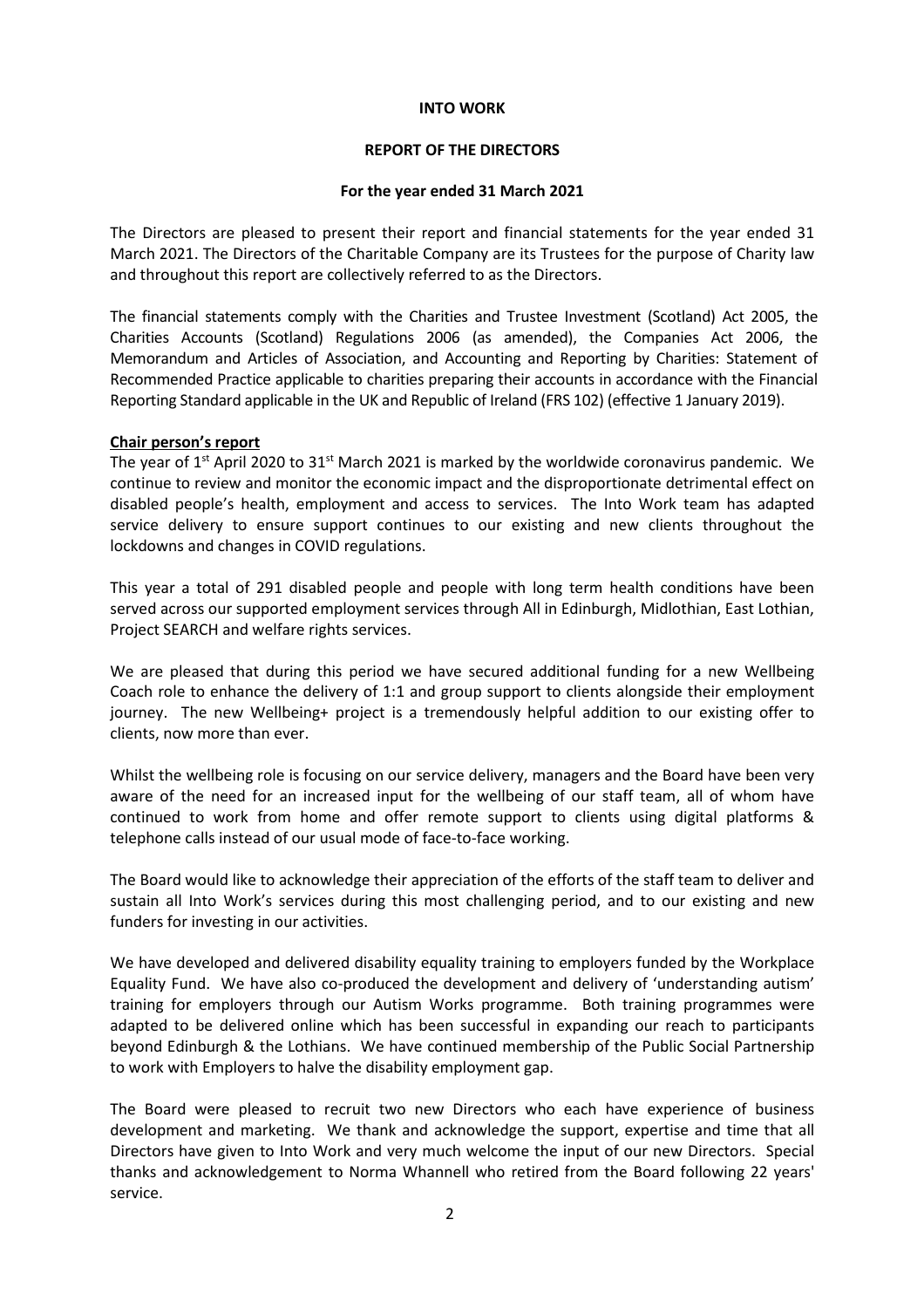## REPORT OF THE DIRECTORS

## For the year ended 31 March 2021

## Chair person's report (continued)

At the end of this period the Board commissioned Rocket Science to complete a full strategic review that has involved engagement with key internal and external stakeholders. Rocket Science is Scotland's leading employability and skills consultancy, working extensively for the Scottish Government, Skills Development Scotland, Local Authorities, Local Employability Partnerships and a wide range of third sector employability organisations. The Board will launch the outcome for Into Work's future direction in 2021-22.

Income for the 2020-21 period was £595K, a reduction on the previous year's income of £1.1m which is attributed to the large one-off income event in the previous year when we exited from the Lothian Local Government Pension Scheme. This event released the pension surplus of £548,000 to Into Work's funds, which the Directors have invested within the CCLA Charities Ethical Investment Fund to manage the sustainability of the Charity.

This investment account has been designated by the Board for long-term investment to grow capital, generate annual income as needed, protect against fluctuations in income, and pursue other projects in line with the objects of the Charity in the future.

## Objects and activities

Established in 1993, Into Work's charitable objectives set out in our original governing documents are 'the relief of poverty and distress of people in Scotland with a disability, by aiding them to advance into employment, and to pursue any other objects for the benefit of people with disabilities, which are now or hereafter deemed to be charitable in law'.

Into Work use the nationally promoted Five Stage Supported Employment model as the basis of service provision and supported by our welfare rights service. By assisting disabled people and people with long term health conditions into employment that is paid, sustained and meets their employment aspirations within a supportive employment environment, we ensure that there are financial, social, wellbeing and developmental benefits for the individual.

Into Work's supported employment services are currently delivered across the City of Edinburgh, East Lothian and Midlothian.

## Achievements and performance

Despite the 2020-21 changes in service resulting from COVID, this has been a successful and rewarding year for Into Work beneficiaries. We continued to deliver much needed services and support while working remotely throughout the year. The staff team have been incredibly dedicated and committed to ensuring that a high quality of service is maintained to our service users.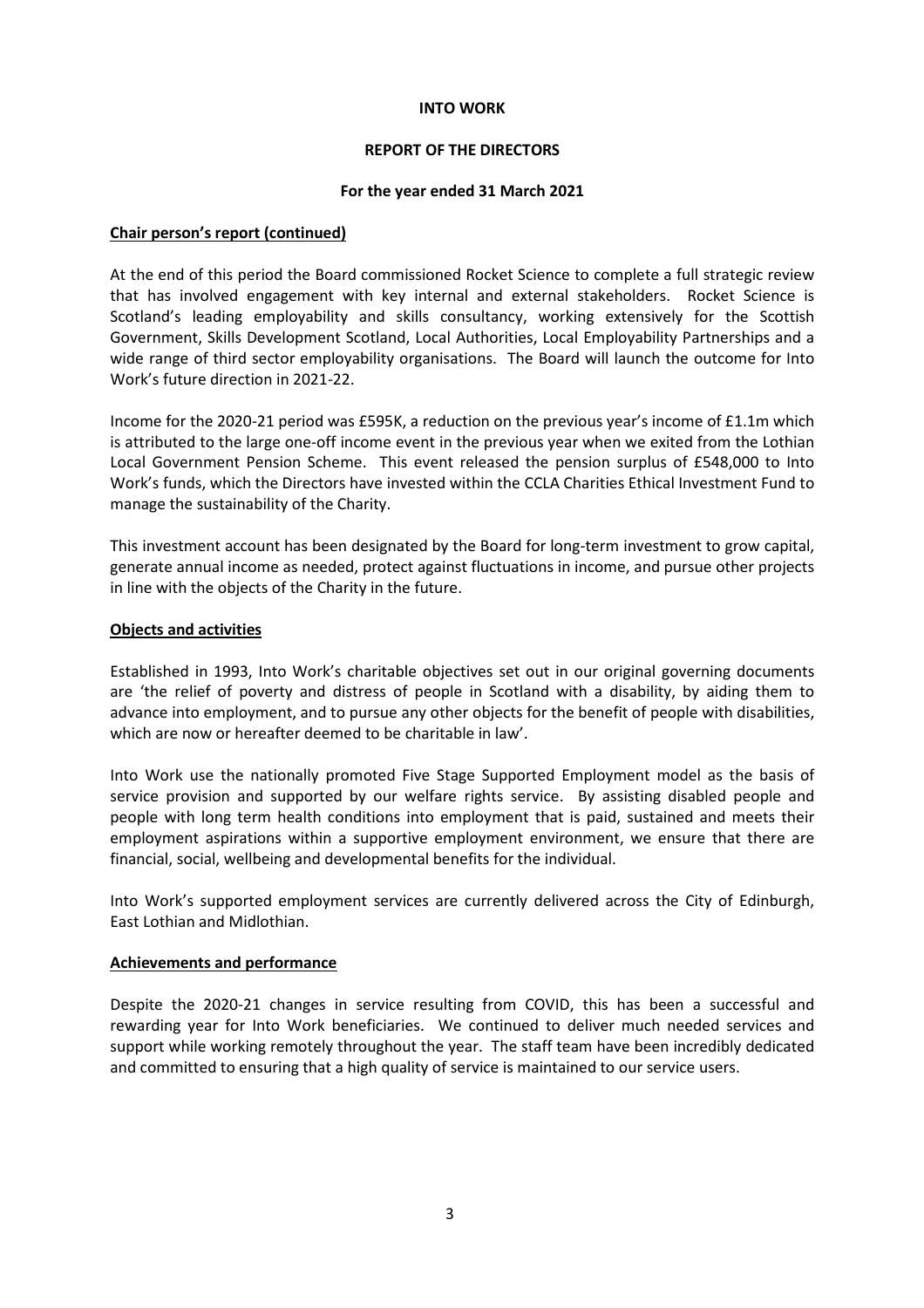## REPORT OF THE DIRECTORS

## For the year ended 31 March 2021

## Achievements and performance (continued)

## All in Edinburgh (AiE)

Year 6 to March 2021 of the AiE contract was meant to be the final year, however the City of Edinburgh Council extended the contract through to March 2022 to ensure continuity of service. Run by Edinburgh Supported Employment Consortium (ESEC), Into Work and partners collectively achieved strong outcomes despite the impact of COVID.

The overall consortium performance was acknowledged by Capital City Partnership (CCP) who manage AiE contract along with other city employability services.

Flexibility in our contract was successfully negotiated this period to respond to the COVID situation so we could support more people to retain their employment and manage the employment transitions caused by the pandemic.

| Into Work's<br>All in Edinburgh Service | <b>Target</b><br>Year 6 2020-21 | Achievement<br>Year 6 2020-21 | Achievement<br>Year 5 2019-20 |
|-----------------------------------------|---------------------------------|-------------------------------|-------------------------------|
| Engagements                             | 125                             | 71                            | 115                           |
| Full time employment                    | 36                              | 24                            | 37                            |
| Part time employment                    | 8                               | 4                             | 8                             |
| Retained employment                     |                                 | 12                            |                               |
| In work progression                     | 4                               | 3                             |                               |

Four staff completed their Professional Development Award (PDA) in Supported Employment this period and consortium subgroups were established to target areas for improvement in service such as with marketing/social media, digital inclusion and increasing referrals from those with sensory impairment. The challenges to staff and disabled clients of ESF compliance remains.

The successful performance and quality of the consortium service delivery has grown and improved over time and shows that longer-term funding of such projects bears fruit and offers value for money. It encourages staff and skill retention and therefore directs more funds to actual service delivery for clients.

During this period, we have participated in co-production work with City of Edinburgh Council (CEC) on the future contract of supported employment and we have supported clients to also participate directly in this process.

## Welfare Rights Service

Our Welfare Rights Officer (WRO) continues to work across all our projects providing a vital part of the overall service. Good information and guidance around benefits and money makes a huge difference to disabled people. This is repeatedly remarked on in our client feedback and evaluations, and we are very thankful for our knowledgeable WRO.

Most results were down on previous years because of COVID, except for East Lothian where our WRO had a wider remit of activity this year.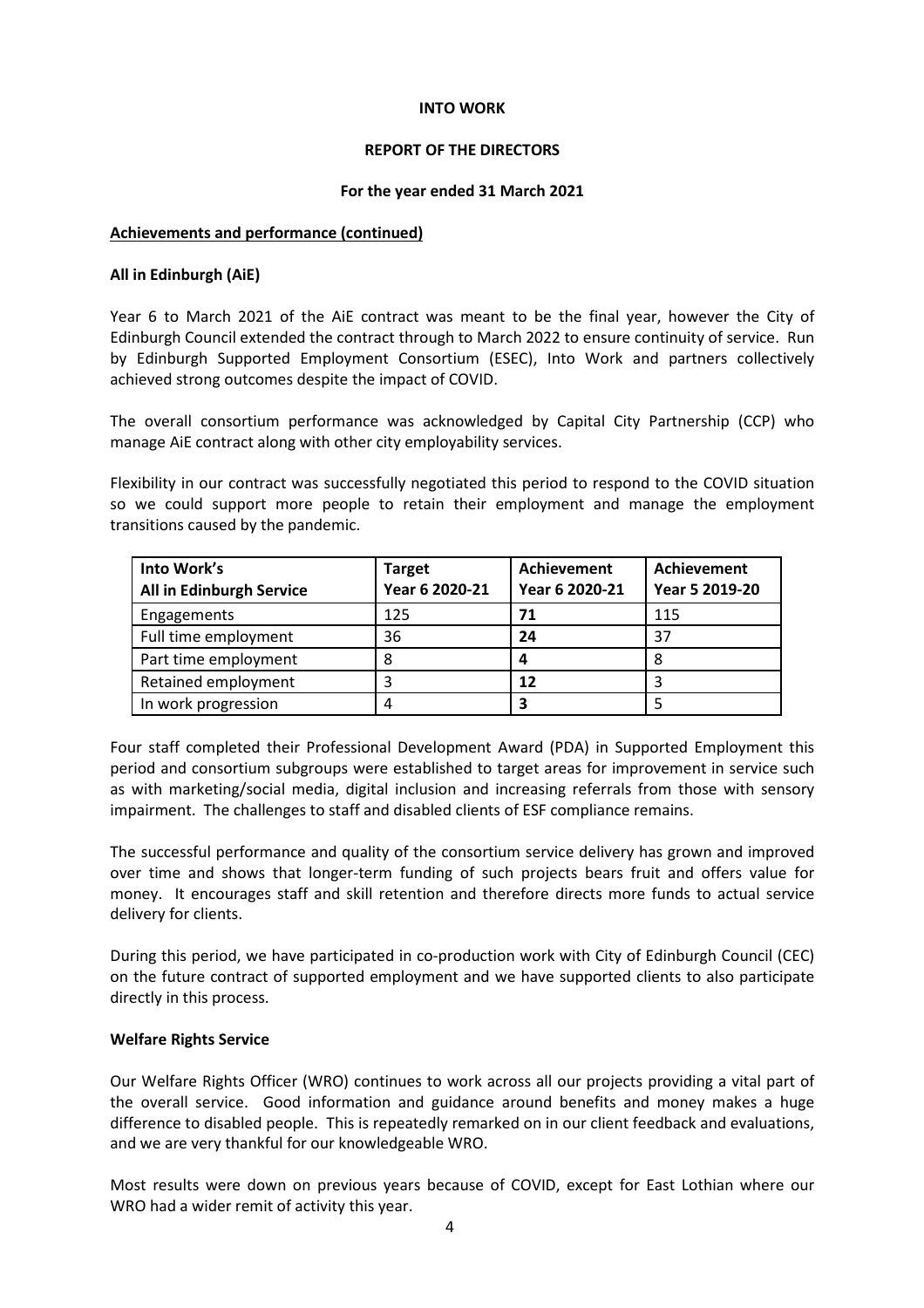## REPORT OF THE DIRECTORS

## For the year ended 31 March 2021

## Achievements and performance (continued)

| <b>Welfare Rights Service</b>                           | 2020-2021 | 2019-2020 |
|---------------------------------------------------------|-----------|-----------|
| Total engagements                                       | 127       | 145       |
| <b>Total client meetings</b>                            | 286       | 299       |
| Total financial gains                                   | £287,289  | £376,644  |
| Financial gains breakdown:                              |           |           |
| AiE                                                     | £78,969   | £234,321  |
| Midlothian                                              | £21,019   | £11,709   |
| East Lothian                                            | £183,187  | £114,023  |
| Project SEARCH                                          | £4,112    | £16,591   |
| Gains for non-means-tested Disability Benefits e.g. PIP | £6,864    | £35,801   |
| <b>Gains for in-work benefits</b>                       | £74,921   | £155,106  |
| <b>Gains for out of work benefits</b>                   | £205,503  | £185,736  |
| <b>Activity:</b>                                        |           |           |
| Better-off in work calculations                         | 87        | 92        |
| <b>Benefit checks</b>                                   | 81        | 65        |
| Benefit applications supported                          | 68        | 83        |
| Successful tribunal hearings*                           | 100%      | 100%      |

\*: Far fewer appeals were needed during COVID as the Department for Work and Pensions (DWP) relaxed decision-making and more people had disability benefit applications accepted than in previous years.

Our Development Coordinator is working to raise funds specifically for our welfare rights service. We are also recruiting for an additional part time adviser for the new Income Maximisation Service funded by East Lothian Council.

## East Lothian

Into Work was awarded East Lothian's 'One Council Partnership Fund' grant at the end of March 2020 for an Employability Officer to work on a planned new school's project. Recruitment for this post was delayed because of COVID. The Employability Officer, who started in October 2020, was managed on a day-to-day basis by East Lothian Work and was given a changed remit supporting disabled people and people experiencing disadvantage.

The target was to support 30 people in a year and in six months 28 people had been supported.

| <b>East Lothian</b>               | Achievement<br>Oct 2020-Mar 2021<br>(6 months) | Achievement<br>2019-2020<br>(full year) |
|-----------------------------------|------------------------------------------------|-----------------------------------------|
| Total number of clients supported | 28                                             | 30                                      |
| Employment outcome                | 9                                              |                                         |
| Work experience/ volunteering     |                                                | 10                                      |
| Further education outcome         | 0                                              | 4                                       |
| Training course outcome           |                                                |                                         |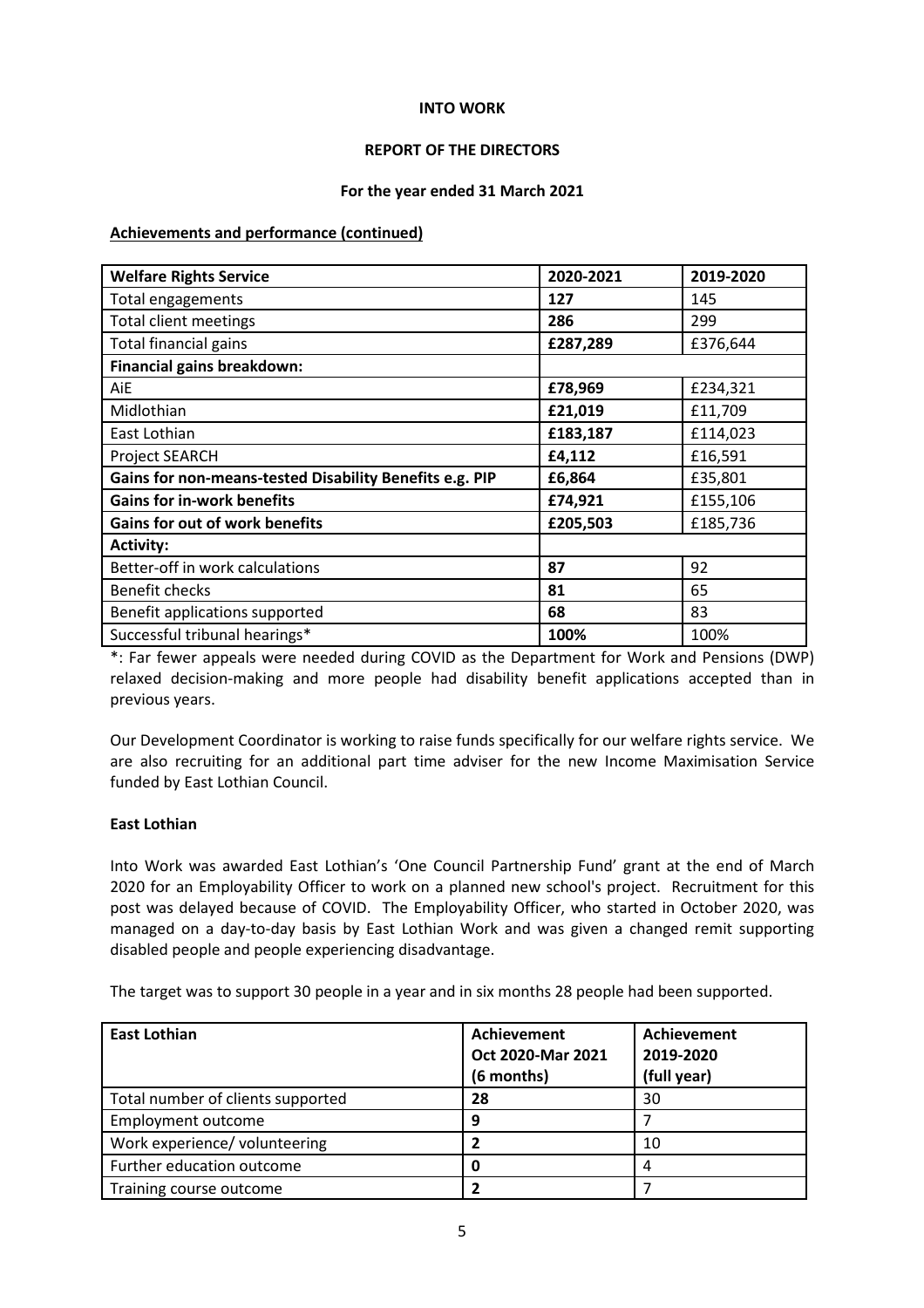## REPORT OF THE DIRECTORS

## For the year ended 31 March 2021

## Achievements and performance (continued)

## Midlothian

The Midlothian Council Large Grant Scheme continued to fund one member of staff for 16 hrs per week during the year 2020-21. Our Employment Adviser worked creatively and efficiently, successfully reaching targets set by the Council and exceeding some.

Because of our adviser's background in coaching, Into Work was able to secure a short-term COVID grant through the Corra Foundation to allow 4 additional hours per week to provide enhanced coaching. Midlothian clients benefited from the coaching as well as from Into Work's Welfare Rights Service and Wellbeing+ support this year.

Our Service Delivery Manager has connected with Midlothian Local Employment Partnership (LEP) and hopes this will put us in a good position to influence the local plans and apply for further funding to continue our Midlothian service from April 2022.

| <b>Midlothian</b>                          | <b>Target</b><br>2020-2021 | <b>Achievement</b><br>2020-2021 | <b>Achievement</b><br>2019-2020 |
|--------------------------------------------|----------------------------|---------------------------------|---------------------------------|
| Number of referrals                        | N/A                        | 17                              | 24                              |
| Number receiving initial meeting           | N/A                        | 13                              | 23                              |
| Clients who received a 1:1 service         | 15                         | 29                              | 17                              |
| Number who will achieve an outcome         | 12                         | 14                              | 13                              |
| Service sessions (some from previous year) | N/A                        | 252                             | 107                             |
| <b>Breakdown of outcomes:</b>              |                            |                                 |                                 |
| Jobs                                       | N/A                        | 3                               | 4                               |
| Retained employment                        | N/A                        | $\overline{2}$                  | 4                               |
| Work placement or volunteering position    | N/A                        | $\mathbf{1}$                    | 3                               |
| Re-engaged with education                  | N/A                        | 4                               | 1                               |
| Qualification                              | N/A                        | $\overline{2}$                  | N/A                             |
| Progression to vocational training/other   | N/A                        | 3                               | 1                               |

## Project SEARCH

Into Work have been contracted by City of Edinburgh Council (CEC) since 2014/15 to provide Job Coaches for the Edinburgh Project SEARCH programme for young disabled people to complete supported internships at the CEC and NHS Lothian (NHSL) host employer sites. This programme delivers the interns with an onsite employability qualification alongside the internships from Edinburgh College.

Project SEARCH 2019/20 interns started the programme in August 2019 and completed two internships but were unable to complete their 3rd and final internship from March 2020 to June 2020 because of the first COVID-19 lockdown. Employers could not accommodate work-based internships during this period.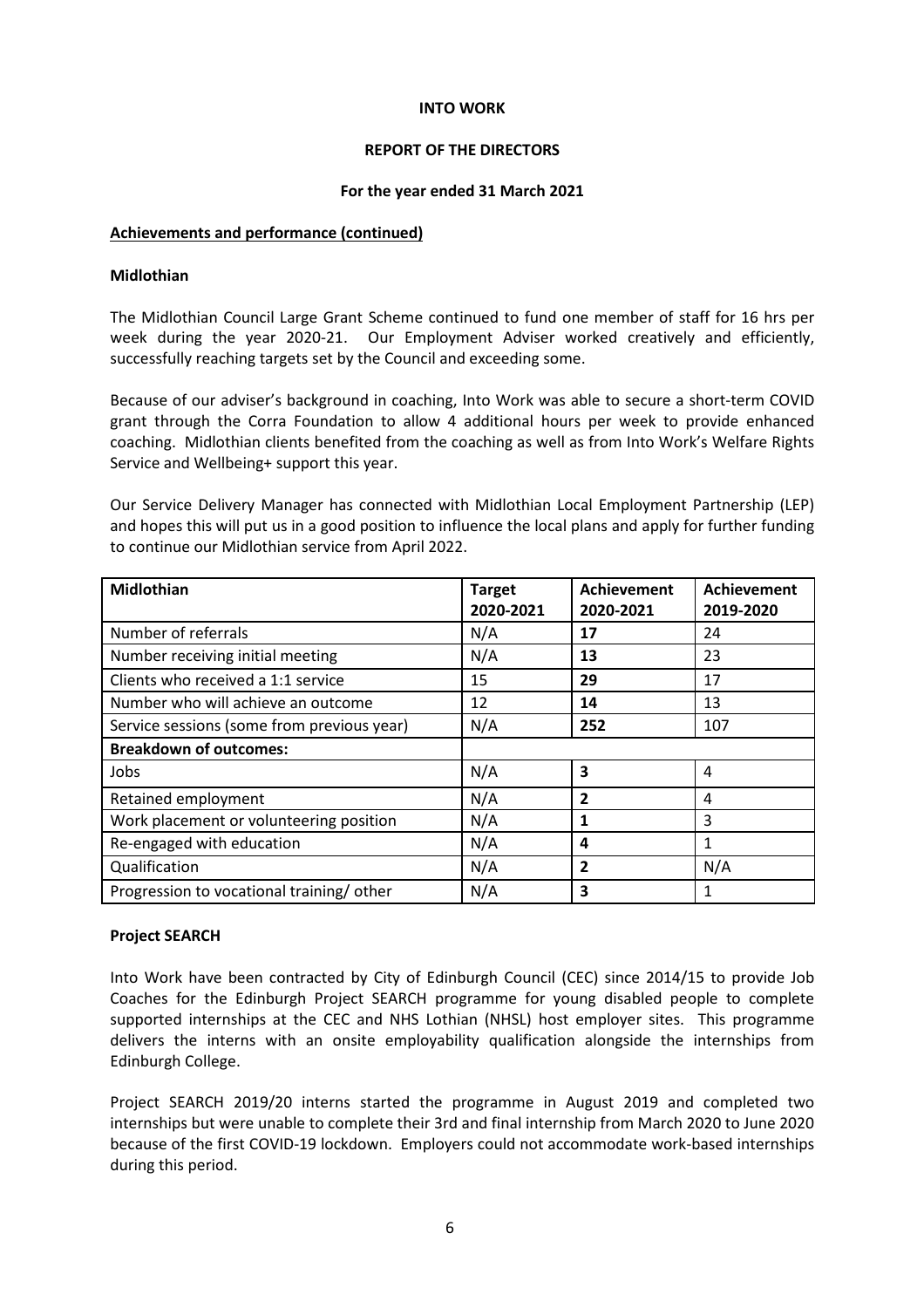## REPORT OF THE DIRECTORS

## For the year ended 31 March 2021

## Achievements and performance (continued)

Project SEARCH Job Coaches continued to engage remotely with the interns. The programme ended with an online celebration event in June 2020. Job Coaches continued to support the 2019/20 interns (those in employment or seeking employment) up to the end of December 2020. As of  $31<sup>st</sup>$ March 2021, 10 of the interns from this cohort had gained an employment outcome.

12 interns (6 for CEC and 6 for NHSL) joined the 2020/21 programme in August 2020. The programme was modified to adapt to the COVID-19 situation. The interns had a mix of face to face and virtual input from Job Coaches and College staff from August to December 2020. However, because of COVID restrictions, the host employers continued to be unable to offer work-based internships which unfortunately led to the decision to end the programme for the 2020/21 interns. The interns were each offered a place on a bespoke College-based employability programme for the rest of the year. 9 of the 12 2020/21 interns decided to take up the offer of the College course.

During the past two years many changes have had to take place to Project SEARCH. CEC decided more stability could be offered to Job Coach staff if their employment is transferred to the Council rather than retendering this arrangement. The transfer of employment will take place on  $31<sup>st</sup>$  July 2021.

We wish to acknowledge all the hard work, commitment and dedication demonstrated by Into Work's Project SEARCH staff over the years.

## Improving Understanding of Autism Scottish Government Fund managed on their behalf by Inspiring Scotland

The Autism Works project is funded by Scottish Government, via Inspiring Scotland, as part of the national campaign to improve the general public's understanding of autism. Autism Works has appointed a Coordinator who has established and supported an autistic advisory group to coproduce training for employers. The group has designed materials, case studies and co-working with other agencies across Scotland. The group contributed ideas to other successful funding applications such as research on work-based mentoring and we wish to acknowledge and thank each member for their invaluable ongoing input and time on this.

Three part-time associate trainers with lived experience of autism were appointed in the end of 2020 to deliver the training to employers. Training is currently being rolled out (online). Detailed evaluation will take place in 2021 and feedback to date is very positive of the impact this is making.

We are grateful to our Autism Engagement Coordinator who has brought this project to life and integrated her co-production approach, while also feeding her vision into future funded projects. Feedback from Inspiring Scotland has been very positive, and we plan to apply to the new funding stream in June 2021 to sustain and develop Autism Works.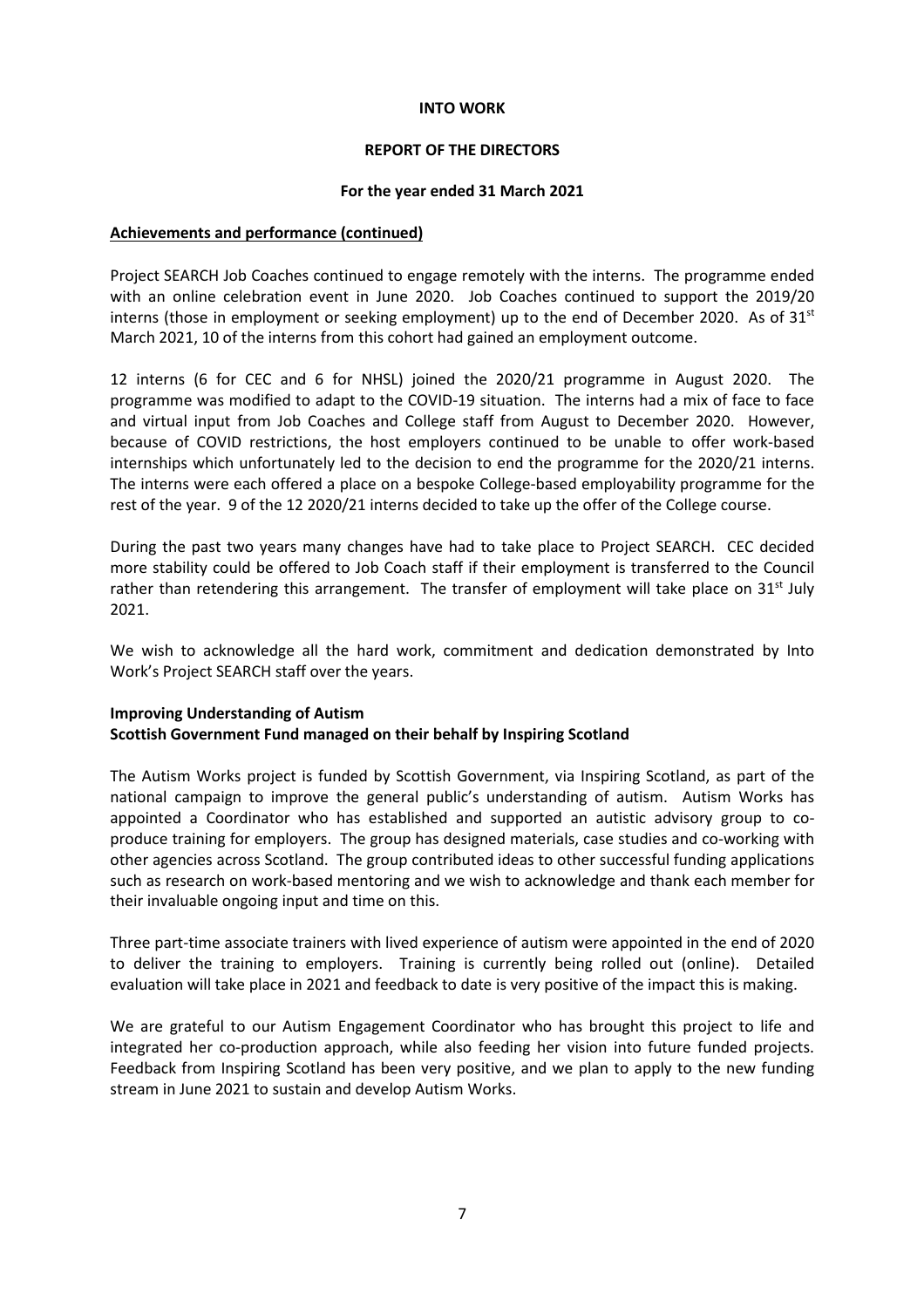## REPORT OF THE DIRECTORS

## For the year ended 31 March 2021

## Achievements and performance (continued)

## Wellbeing+

Into Work's Development Coordinator successfully applied to Communities Recovery Fund, National Lottery Awards for All, and Foundation Scotland in 2020-21 to fund a new Wellbeing Coach role to lead our Wellbeing+ project which will co-produce one to one and group support for clients. This project has developed from co-production with employment staff, clients, and the autism advisory group. The appointment of the Wellbeing Coach in March 2021 has been well received at a time when additional wellbeing support is required by many clients.

## WEF – Workplace Equality Fund. 'Equality Works' project Scottish Government fund managed on their behalf by 'Impact: Funding Partners'

Our Service Delivery Manager and two Employment Advisers developed and delivered five online disability equality training sessions to three employers: Glenmorangie plc, Sopra Steria and Adobe. A total of 49 key staff from these employers participated in the training. A feedback video featuring participants was created remotely by our videographer and has been launched on our website. The training was well received; the impact is evident from the video testimonials, and we learned a lot about delivering training remotely in the process.

## Cyber security

Into Work were invited to partner again with Edinburgh Napier University helping 16 neurodiverse candidates successfully take part in a second Cyber Security taster course in November 2020. Funded by Scottish Government and managed by Skills Development Scotland (SDS), the selected participants came from as far as Scottish Borders and Glasgow. Two of our Employment Advisers ran this project. Another Employment Adviser who led in 2019 was invited by SDS onto their 'panel of experts' to train other funded projects. Due to COVID, all work was delivered remotely.

#### Fundraising activities

During this period, we secured continuation of funding for East Lothian (1 year), Project SEARCH (1 year), extension from CEC for All in Edinburgh (to March 2022) and the extension of Autism Works (to September 2021). We also received COVID response funding from the Corra Foundation to deliver coaching in Midlothian.

In August 2020 we appointed a part time Development Coordinator to deliver a pipeline of funding applications to support Into Work going forward.

From October 2020 – March 2021 we were successfully awarded nine grants totalling £35,380. The awards received were from Community Fund, M&G Community Fund, Pump House Trust, Foundation Scotland, Sir Jules Thorn Trust: Ann Rylands Donations, Souter Charitable Trust, and W M Mann. All grants awarded are for a period of one year or less. We are very grateful for the support of our funders.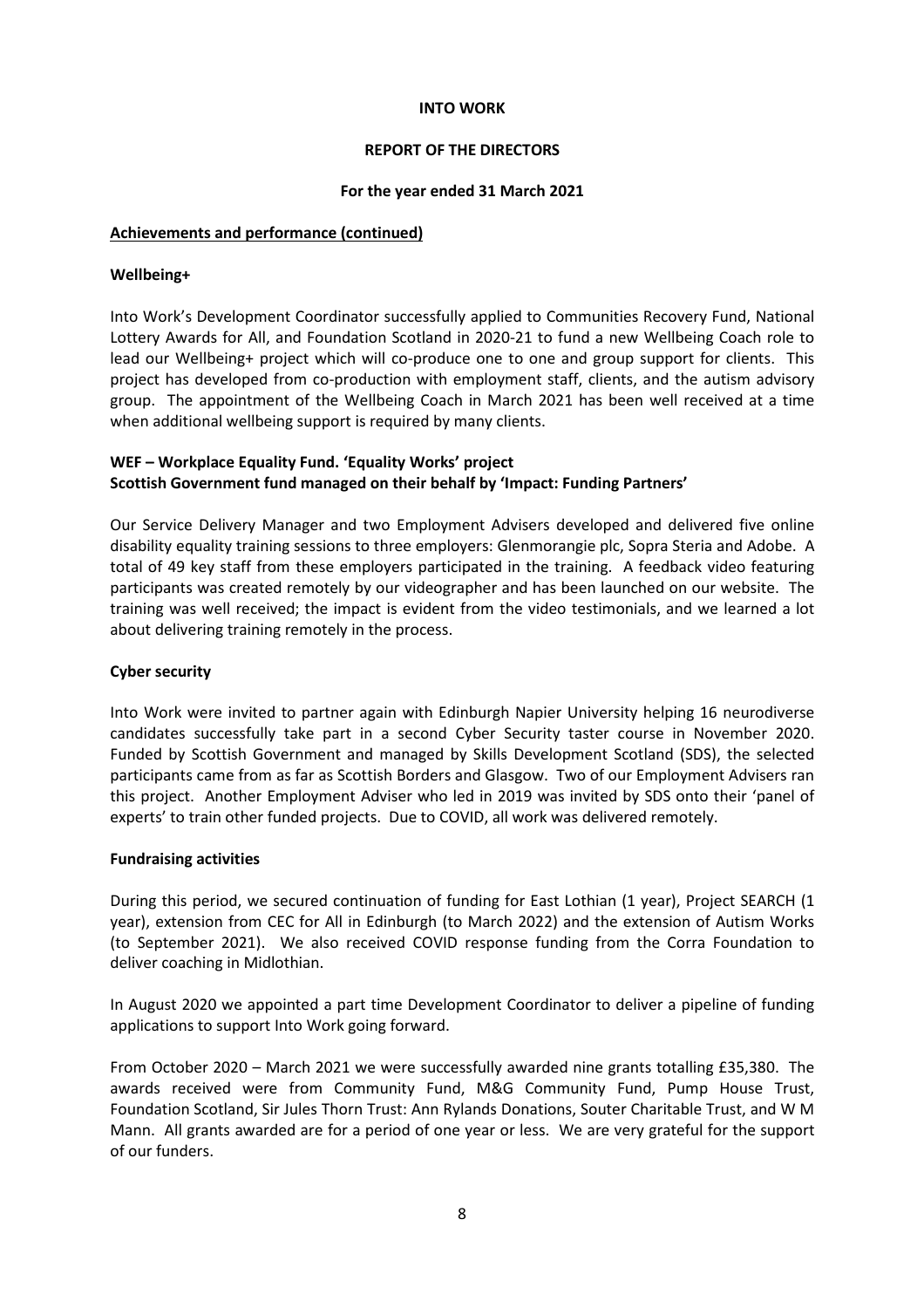## REPORT OF THE DIRECTORS

## For the year ended 31 March 2021

## Achievements and performance (continued)

Some of the funding applied for was not successful such as Garfield Weston, Midlothian Poverty Grant, the Hugh Fraser Foundation, Prudential, and the Russell Trust. We noted an unusually high no response rate of almost 70% based on the total number of funding declines in the period.

## **Summary**

Into Work has experienced a challenging year in 2020-21. The full impact of the COVID-19 pandemic is still unknown, yet despite this we have continued to deliver a frontline service that is valued, respected, and achieves results. The organisation is continually adapting to a rapidly changing employability/disability landscape while striving to provide an impactful and wide-ranging complement of services, initiatives and projects.

As the organisation progresses towards its  $28<sup>th</sup>$  year of operations, we anticipate a positive future for the organisation, its clients, staff and partners.

## Financial review

The accounts show net income of £79,940 in the year (2020: net income of £413,546), as detailed in the Statement of Financial Activities (SOFA). The surplus in the year includes unrealised gain of £111,016 on investments which were made with amounts received in the prior year on exiting the Lothian Pension Fund. Excluding this unrealised investment gain related to this one-off income event, the results of the year would have been a net expenditure of £31,076 (2020: £78,512). The net income comprises a net increase of £64,235 in unrestricted funds (2020: net increase of £426,351) and a net increase of £15,705 in restricted funds (2020: net decrease of £12,805). At the balance sheet date the unrestricted reserves were £705,700 (2020: £641,465) including £588,090 (2020: £472,635) in designated funds, with £49,311 (2020: £33,606) in restricted funds.

The Charity had a net surplus of funds of £755,011 (2020: £675,071) as at the year end.

For the upcoming year, our projected monthly cash outflows are in excess of our monthly cash inflows. The Directors have invested in a Development Coordinator who will endeavour to improve our funding position and have also invested in a strategic review and growth plan to assess the ongoing strategy of the Charity. The Directors continue to consider other methods to make strategic use of our reserves in keeping with our objectives as an organisation.

## Principal funding sources

Our principal funding source in the year was the service level agreement for The City of Edinburgh "All in Edinburgh" contract. Further detail is available in the Notes to the Annual Accounts. The Directors are grateful to all the Charity's funders, whether big or small, named or anonymous, for their generosity and support.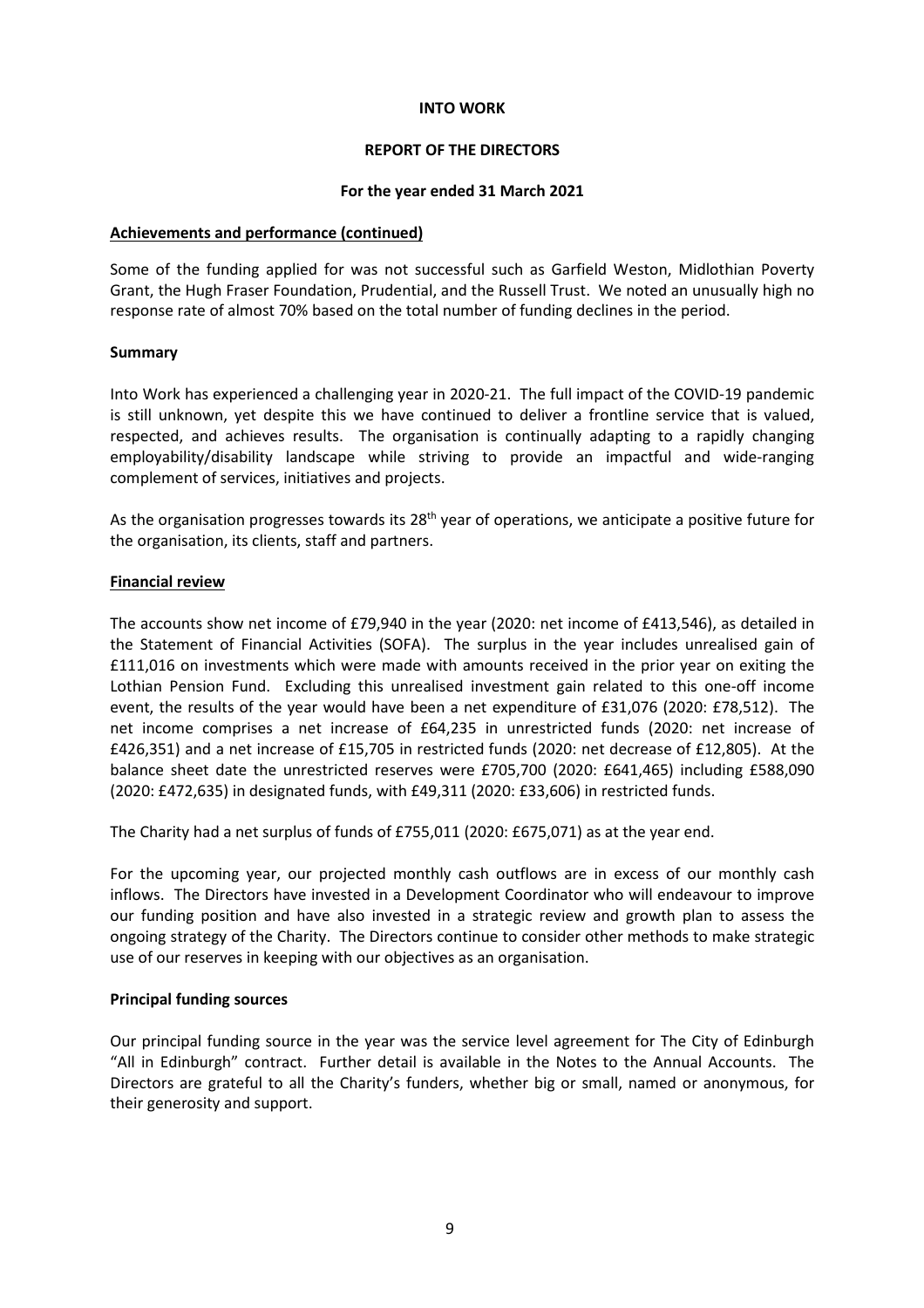## REPORT OF THE DIRECTORS

## For the year ended 31 March 2021

## Financial performance (continued)

## Investment policy and performance

The investment policy and objective is to cautiously manage the assets of the Charity to provide long term capital growth and an appropriate level of income if needed to fulfil the Charity's objectives. Our investments are governed by a policy that is reviewed by the Directors annually.

Our investments experienced a large decline in value as a result of the COVID-19 pandemic in March 2020, however the value of our investments has since recovered and as of March 2021 it stands 11% above the amount originally invested in December 2019. The Directors continue to monitor investment performance considering COVID-19.

## Ethical investment policy

The Charity invests its funds ethically, in a way that reflects Into Work's values and ethos and does not run counter to its aims.

## Reserves policy

The Directors have a policy of maintaining reserves to protect against unforeseen fluctuations in income and to allow for capital growth. Towards the end of 2020 our reserves balance greatly increased due to our exit from the Local Government Pension Scheme, which resulted in a one-off income event. The Directors took the decision to invest the funds received as a long-term investment for the Charity to be used to grow capital, generate annual income as needed, and pursue other projects in line with the objects of the Charity in the future.

The Directors consider that it is prudent to hold between three and six month's expenditure's worth of reserve for these purposes. Three months expenditure's worth of our reserves have been kept liquid, with the remainder invested in an ethical and prudent manner and designated for long-term investment.

At 31 March 2021 the free reserves of the Charity, comprising of the general fund, amounted to £117,610 (2020: £168,830). This is equivalent to about 2.5 months' (2020: 3 months') expenditure at current levels. This is slightly below the lower end of the target range outlined above, however this is due to the timing of income received.

## Risk assessment

The principal risks and uncertainties faced by the Charity are:

• Further decline in public sector funding. We have appointed a part time freelance Development Coordinator to assist in sourcing funding to continue our work. Additionally, we have appointed Rocket Science to conduct a strategic review and growth plan to support the sustainability of the Charity. This work has recommended a number of actions that will be carried out in the next financial period to mitigate against this risk. This includes the investment in a business development role to generate a pipeline of service development bids across the South East of Scotland.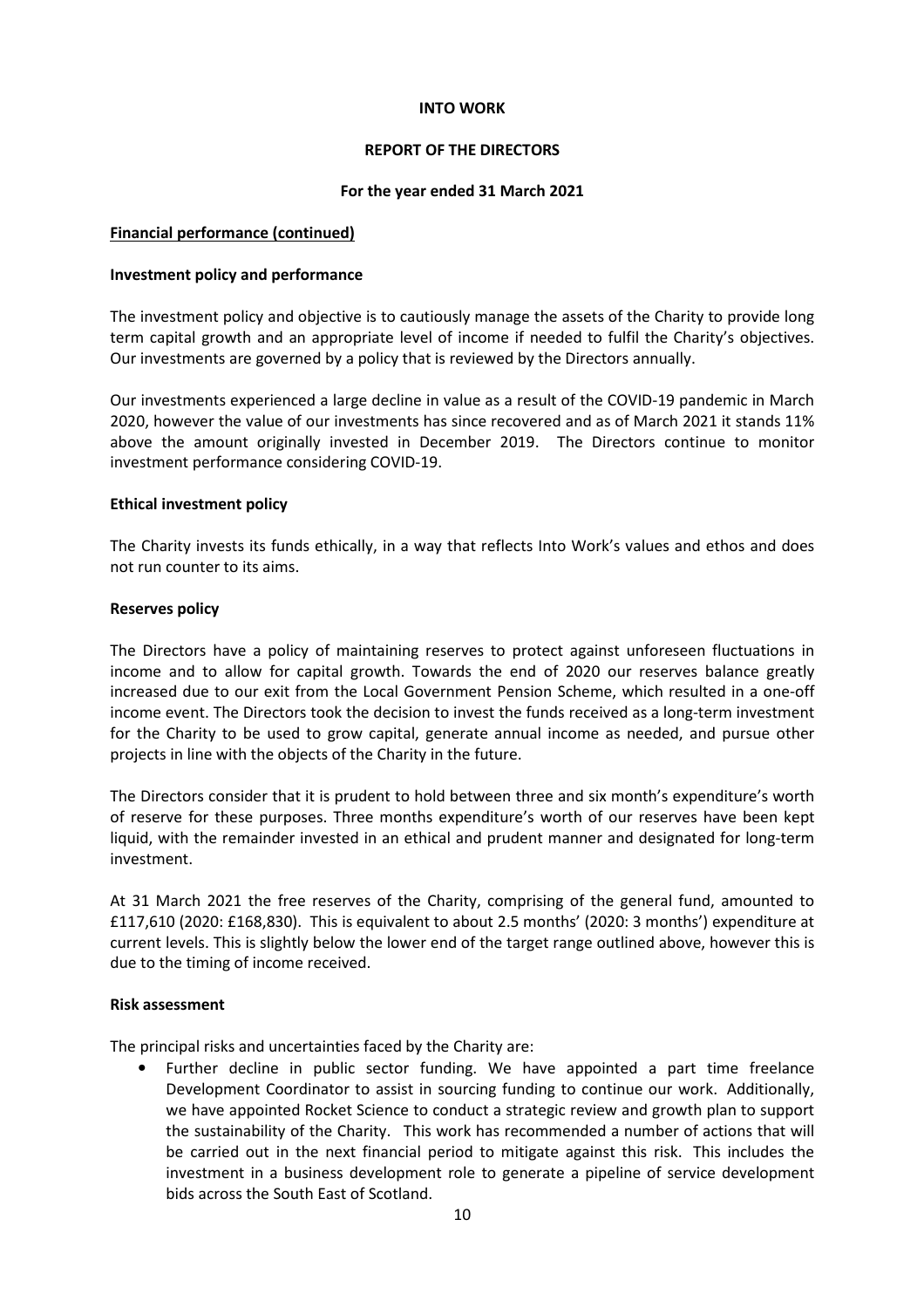## REPORT OF THE DIRECTORS

## For the year ended 31 March 2021

## Financial performance (continued)

- The All in Edinburgh contract is due to end at the end of March 2022. The All in Edinburgh Steering Group has submitted a tender for the new contract which would begin in April 2022. Having devoted substantial time and effort to preparing the retender bid we remain optimistic of our chances for success, however ultimately what happens with this contract is the Council's decision.
- The disruption to public health, businesses, and economy from the COVID-19 pandemic. We adapted our service delivery and working arrangements, however the full impact and potential for future spikes and lockdowns is concerning for everyone. We consider the health and safety of our employees and clients to be of the utmost importance. We committed to supporting our employees through COVID-19 by offering a flexible working environment as well as mental health and wellbeing support to our employees. We launched the new Wellbeing+ Project during the year with the aim of co-producing one to one and group support for clients, and our advisers continue to actively support our clients facing COVID-19 related health and financial issues. Within the All in Edinburgh consortium we have successfully negotiated flexibility in our contract with the City of Edinburgh Council to respond to the changes in the employment context. This has enabled us to be paid for outcomes to support more people to retain their employment. We continue to monitor and adhere to the changing regulations as an organisation and will continue to help our clients through this challenging time, whatever may come.
- Into Work is exposed to financial risk and market movements through its investment portfolio. Our investment and reserves policy ensures that we have sufficient liquid funds to continue operations in spite of any market movements, and also ensures that the fund which we invest in is sufficiently diversified. The Finance Manager, Senior Manager, Directors, and Investment Manager of the fund we invest in provide oversight of investment performance.

These are all significant elements of risk but are by no means insurmountable. We are proactive in our management of risk. The organisation is able to operate and trade on a significant reputation and track record of quality service delivery that has delivered significant employment and progression outcomes for unemployed disabled people.

## Plans for future periods

The Directors appointed Rocket Science (UK) Limited towards the end of this period to conduct a strategic review and growth plan to support the sustainability of the Charity in the furtherance of our aims. This work has involved engagement with Into Work's clients, staff, Directors, and our key external stakeholders, all contributing to the review which will be finalised and launched in 2021-22. The review will report on Into Work's market position in the current and future employability context and our potential for growth and investment. From this work the Directors will agree what Into Work's strategic priorities will be for the future 2-3 years.

The review, so far, has established that Into Work will continue to maintain service delivery focus on working with and supporting disabled people and people with long-term health conditions. Local authorities, particularly CEC, continue to invest in additional disability and employment services as the Fair Start Scotland programme is not suitable for many jobseekers with higher support needs. We want to work with Local Employability Partnerships on what we can offer to halve the Disability Employment Gap and to support No One Left Behind national strategies in our local areas.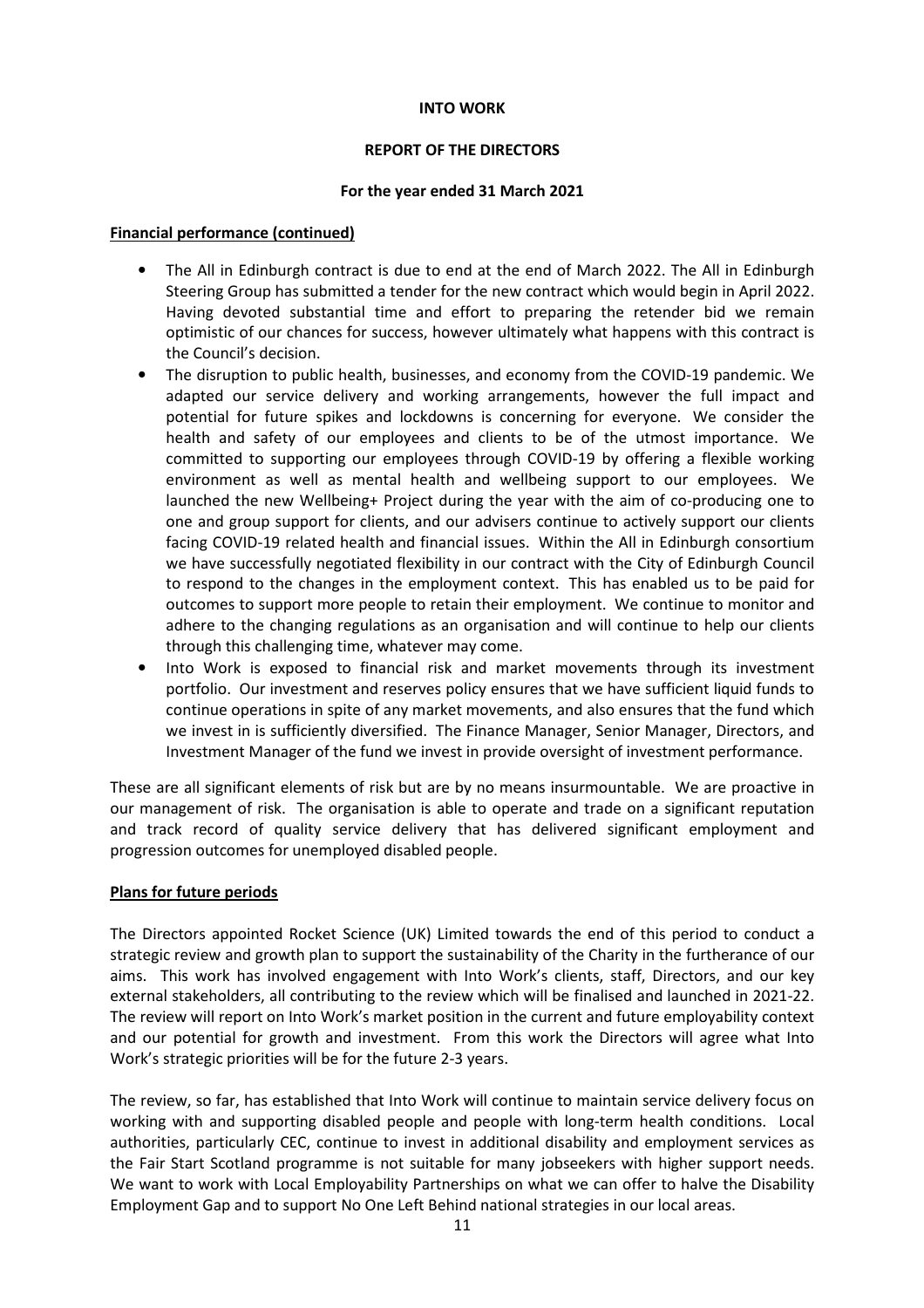## REPORT OF THE DIRECTORS

## For the year ended 31 March 2021

## Plans for future periods (continued)

Consequently, the Directors envisage opportunities for incremental growth in the organisation's services and capacity, both in its current core operational area and neighbouring areas. Underpinning that desire for incremental growth in the short to medium term, i.e. 2021 through 2024, key elements must come together – we will continue working with existing and new partners to try and ensure there is the best possible chance of that happening.

For 2021-22 significant plans underway include:

- Partner with Edinburgh Supported Employment Consortium to successfully retender for the contract to deliver the Edinburgh pan disability supported employment service (contracts will be awarded by November 2021 and will take effect from 1<sup>st</sup> April 2022 to 2025).
- Put into effect any changes required to transition from our existing AiE contract to the new contract that would start  $1<sup>st</sup>$  April 2022 if awarded. May include UK Shared Prosperity Funding.
- Apply to Midlothian Council to sustain and develop our Midlothian supported employment service (new contract would take effect from 1<sup>st</sup> April 2022 to 2025).
- Apply to East Lothian to sustain delivery and development of our employment worker and welfare rights service (new contract would take effect from 2022 to 2023).
- Apply to Inspiring Scotland to continue delivery and development of Autism Works and build out from this excellent model of co-production in our employment, wellbeing and welfare rights services.
- Partner in the Public Social Partnership to work with employers to halve the disability employment gap.

## Structure, governance and management

## **Constitution**

Into Work was incorporated on 23 December 1997 and is a Charitable Company limited by guarantee with no share capital. The Charity's purposes and powers are prescribed by, and it is governed in accordance with, its Memorandum and Articles of Association. The Charity is recognised as a Scottish Charity.

## Membership

Membership of the Charity is open to any individual or organisation with an interest in disability and employment and whose application to membership in accordance with the Charity's Memorandum and Articles of Association is successful. The liability of each Member in the event of winding-up is limited to  $f5$ .

## Directors, recruitment and appointment of new directors

The Board of Directors is responsible for the management of the Charity and the safeguarding of its assets. Directors are recruited to the Board with a view to cultivating a mix of skills and experiences across a broad range of relevant disciplines.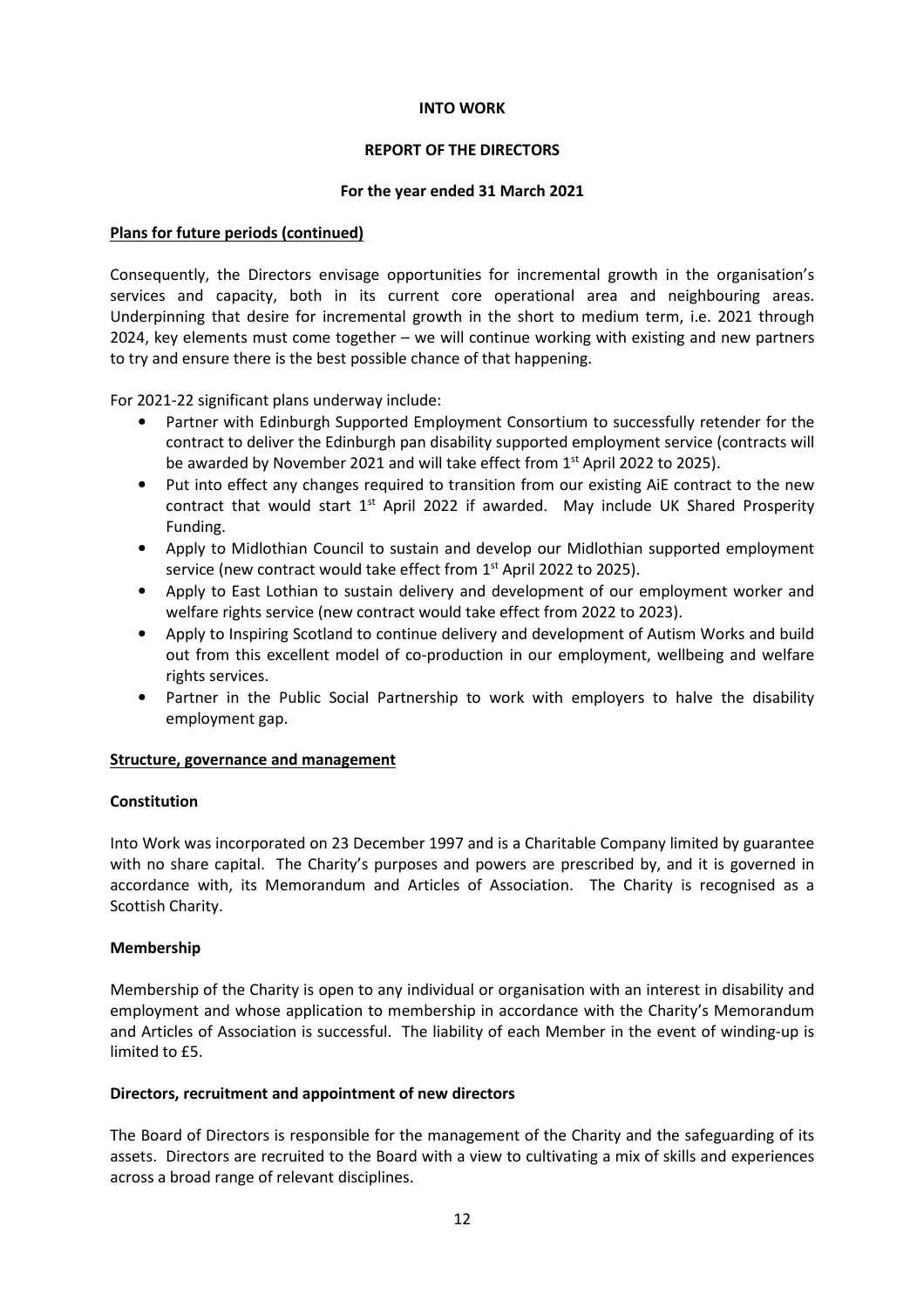## REPORT OF THE DIRECTORS

## For the year ended 31 March 2021

#### Structure, governance and management (continued)

At each AGM, one third of the appointed Directors retire and are eligible for re-appointment. The Board may also co-opt additional Directors to serve until the next AGM, following which they may be re-appointed.

## Induction and training of new directors

New Directors are often already familiar with the practical work of Into Work. New Directors are provided with an induction pack and are offered training on the roles and responsibilities of Board Members. Refresher and other training opportunities are also offered. During this period Inspiring Scotland delivered a training session on the role, responsibility and good practice of Charity governance to all the Directors and Managers.

## Organisational structure

The Board meets regularly to direct the business of the Charity, and has set up an HR committee, a Finance & Audit committee and a Strategic Development committee, each comprised of a minimum of three Directors and a manager from the management team. Induction and training are given as required. Responsibility for routine operational matters is delegated to the management team.

#### Policies and procedures

Into Work appoints professional contractors to provide employment law advice and insurance cover. Policies and procedures are reviewed on a rolling basis.

## Health and safety

Health and Safety functions are reported to the HR Committee of the Board by the management team.

## **Standards**

Into Work has recently made significant progress with external accreditation, including:

- Investors in People (IIP) standard achieved since January 2000 successfully reviewed and awarded Silver in January 2021.
- Disability Confident Employer held since July 2017 successfully reviewed and awarded as a Disability Confident Leader from June 2021. The standard continues to promote equal opportunities for disabled jobseekers and employees in all aspects of recruitment, employment, development, and retention practices.
- Cyber Essentials Certificate of Assurance obtained in December 2020.
- Edinburgh Joined Up for Integration Charter Award held since December 2019.
- Personal Development Award (PDA) qualification completed by four staff this year.
- Living Wage accreditation successfully applied for and awarded in May 2021.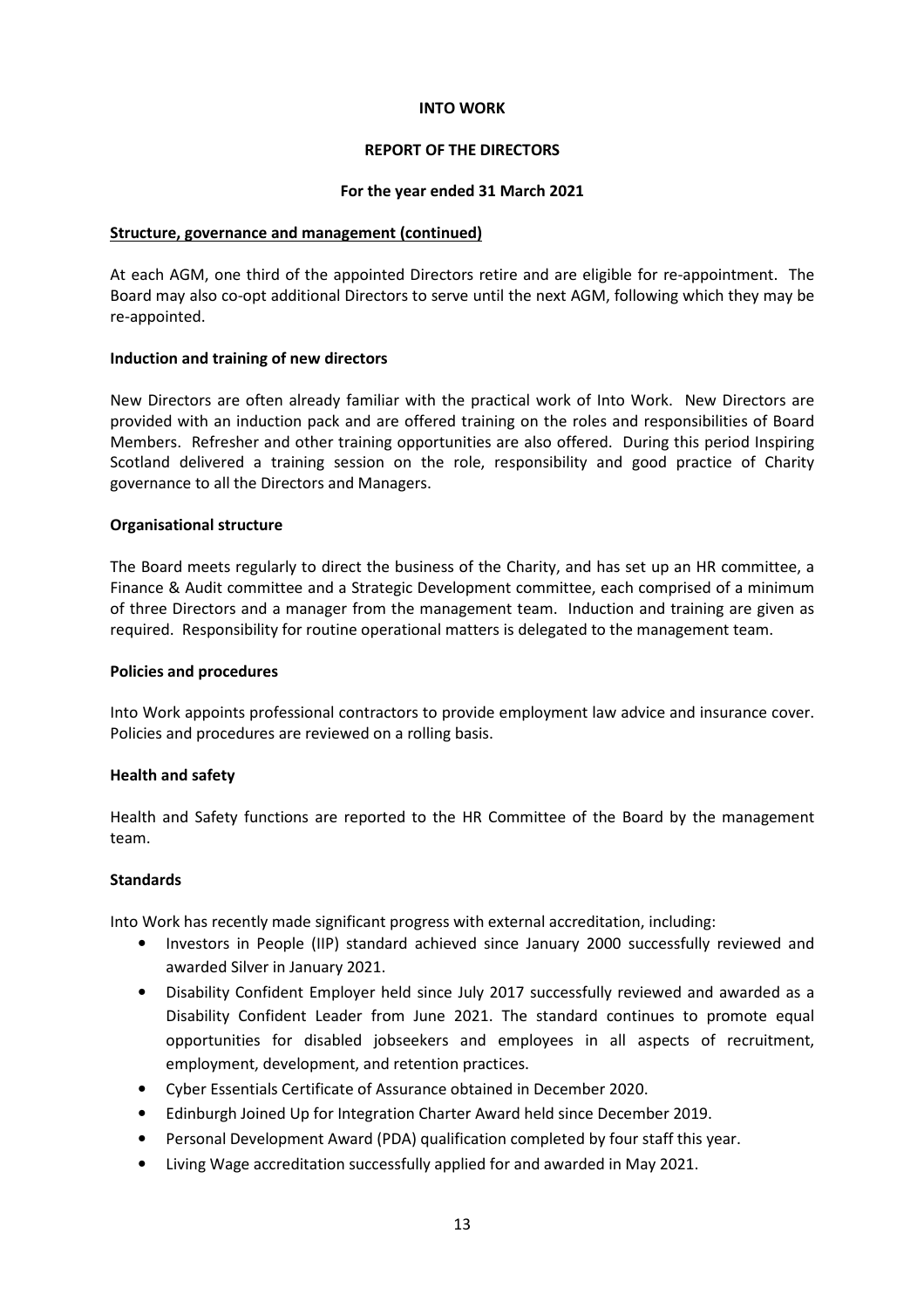## REPORT OF THE DIRECTORS

## For the year ended 31 March 2021

## Structure, governance and management (continued)

## Remuneration policy & payments to senior management

The Directors consider the management team to be the key management personnel of the Charity. The Into Work Board review the remuneration of management and all other staff annually and increases are considered in light of the Consumer Price Index (CPI) & Retail Price Index (RPI) and the prevailing economic circumstances in which the Company is operating.

## Voluntary reporting framework

We are pleased to include our new reporting in line with the Voluntary Reporting Framework.

We are proud to have achieved Level 3 Disability Confident Leader status in June 2021. As a Charity working to support disabled people, we are fully committed to diversity and inclusion in our employment practice. We take steps to be welcoming and supportive to all disabled staff and staff with any other protected characteristic. A cross-staff working group updated our recruitment documents, processes and website information to ensure they are as welcoming as possible during this last year.

Into Work gives full and fair consideration to applications for employment made by disabled people, and disabled applicants are offered reasonable & relevant adjustments during the recruitment process as well as in the workplace. Disabled applicants who meet the essential criteria in the job specification are offered a guaranteed interview.

We work to ensure that all staff have appropriate training and career development opportunities throughout their time at Into Work. This process starts at induction and is managed through supervisions and ongoing performance reviews. We offer a flexible working environment as well as wellbeing support, and we continue to demonstrate our commitment to supporting improved mental health and wellbeing across the organisation. This has been demonstrated by the introduction of a wellbeing short term strategy of activities created and co-delivered by our staff team on an optional basis. This has included online social events and a card for discounted access to local sport and leisure facilities. Staff have access to a confidential helpline through our employee life insurance policy. This area is developing, and we have a manager currently completing a Wellbeing in the Workplace Leadership programme in 2021 to further develop our wellbeing strategy this next period.

In April 2021 we conducted a survey on equality and diversity amongst staff. 100% of staff employed at that time completed the survey. In line with the government's voluntary reporting framework, we note that 26% of staff identified as a disabled person or as having a long-term health condition. 30% of staff noted they have a reasonable adjustment in place, with 100% of those staff advising that their adjustment meets their needs.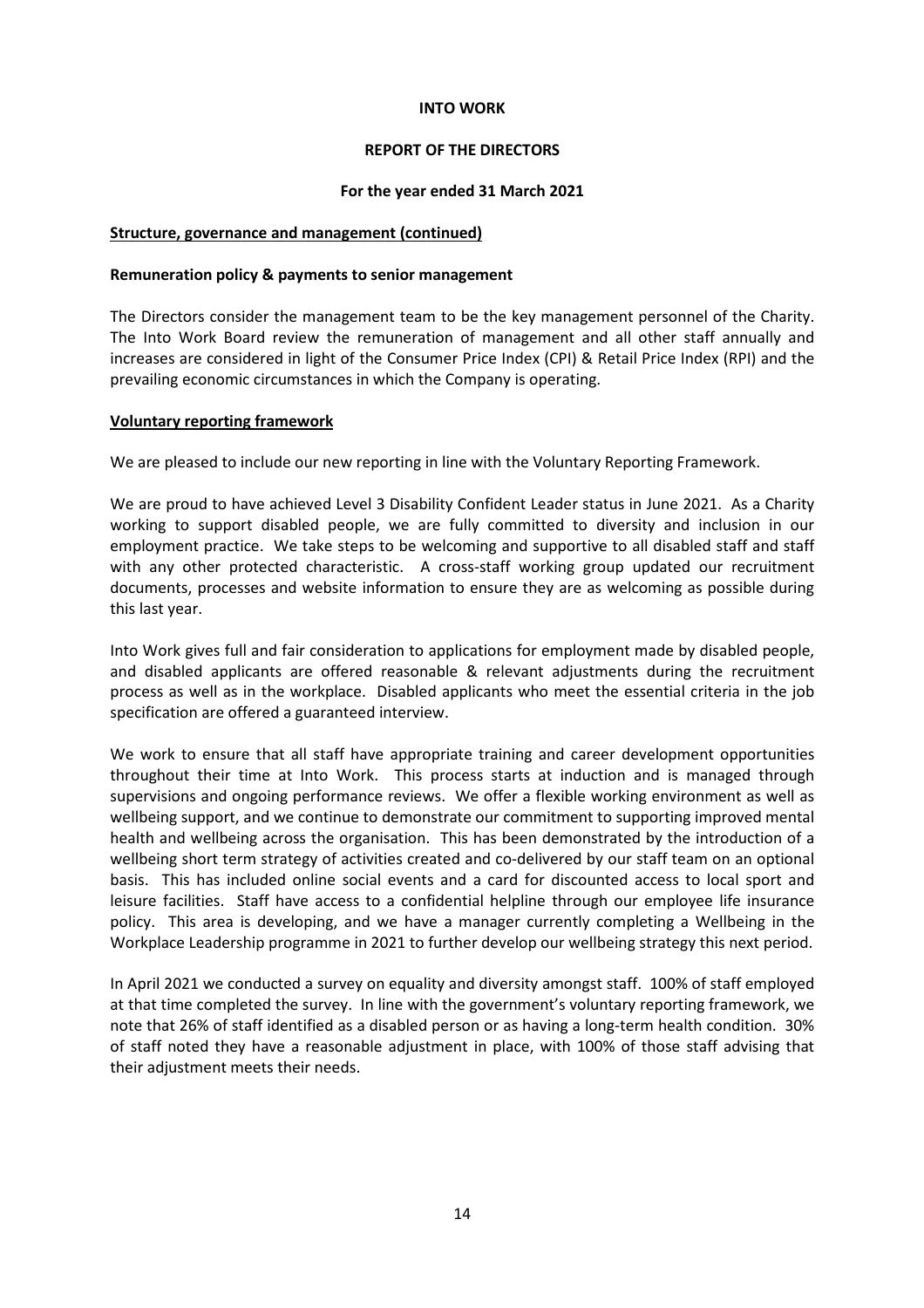## REPORT OF THE DIRECTORS

# For the year ended 31 March 2021

# Reference and administrative information

| <b>Charity name</b>                                                      | Into Work                                                                                                     |                                                                 |
|--------------------------------------------------------------------------|---------------------------------------------------------------------------------------------------------------|-----------------------------------------------------------------|
| <b>Charity registration number</b><br><b>Company registration number</b> | SC028327<br>SC181737                                                                                          |                                                                 |
| <b>Directors</b>                                                         |                                                                                                               |                                                                 |
|                                                                          | <b>Valerie Bell</b><br>Alan David Wilson<br>Andrew Smith                                                      | Chair<br>Treasurer                                              |
|                                                                          | Jamie Szymkowiak<br>Jean Maclellan<br>Kenneth Dinwoodie                                                       | (appointed 28 July 2020)                                        |
|                                                                          | Norma Whannell<br>Scott Mackintosh                                                                            | (retired 24 November 2020)<br>(appointed 28 July 2020)          |
| <b>Company secretary</b>                                                 | Kathryn Bailer                                                                                                |                                                                 |
| Key management personnel                                                 | Senior Manager<br>Service Delivery Manager<br>Service Delivery Manager<br><b>Finance Manager</b>              | Rebecca Allen<br>Tanya Knight<br>Lynda McLeod<br>Kathryn Bailer |
| <b>Principal office and</b><br>registered office                         | Norton Park<br>57 Albion Road<br>Edinburgh, EH7 5QY                                                           |                                                                 |
| <b>Senior Statutory Auditor</b><br><b>Independent Auditors</b>           | Kevin Cattanach<br><b>Whitelaw Wells</b><br><b>Statutory Auditor</b><br>9 Ainslie Place<br>Edinburgh, EH3 6AT |                                                                 |
| <b>Bankers</b>                                                           | <b>Bank of Scotland</b><br>Edinburgh Greenside, PO Box 17235<br>Edinburgh EH11 1YH                            |                                                                 |
| <b>Investment manager</b>                                                | <b>CCLA Investment Management Limited</b><br>Senator House, 85 Queen Victoria Street<br>London, EC4V 4ET      |                                                                 |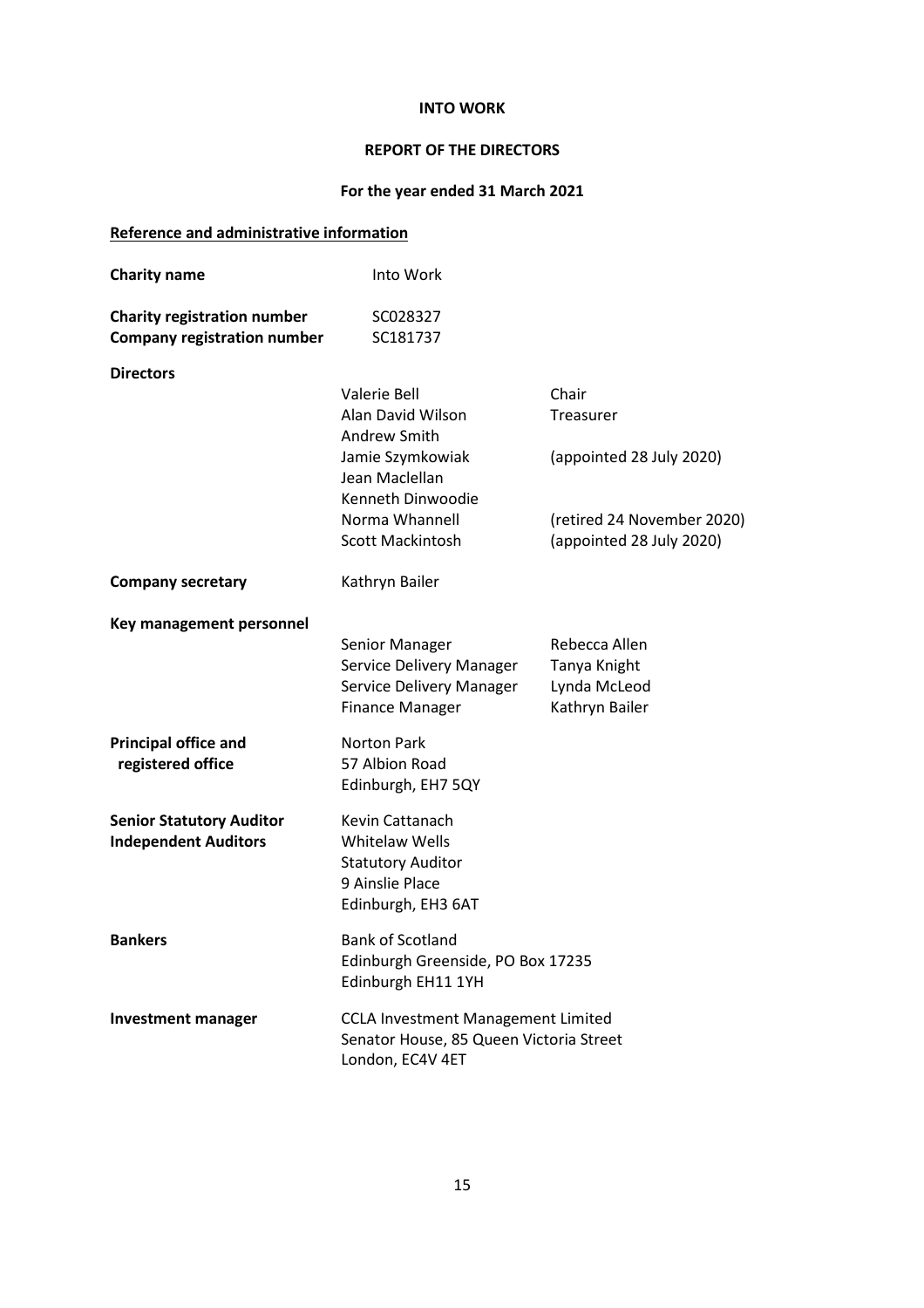## REPORT OF THE DIRECTORS

## For the year ended 31 March 2021

## Statement of directors' responsibilities

The Directors are responsible for preparing the Directors' Annual Report and the financial statements in accordance with the applicable law and United Kingdom Accounting Standards (United Kingdom Generally Accepted Accounting Practice).

Company law requires the Directors to prepare financial statements for each financial year that give a true and fair view of the state of the affairs of the Charitable Company as at the balance sheet date and of its incoming resources and application of resources, including income and expenditure, for the financial year. In preparing those financial statements, the Directors are required to:

- Select suitable accounting policies and then apply them consistently;
- Observe the methods and principles of the Charities SORP;
- Make judgements and estimates that are reasonable and prudent;
- State whether applicable UK Accounting Standards have been followed; subject to any material departures disclosed and explained in the financial statements; and
- Prepare the financial statements on the going concern basis unless it is inappropriate to assume that the Charitable Company will continue on that basis.

The Directors are responsible for maintaining proper accounting records which disclose with reasonable accuracy at any time the financial position of the Charitable Company and to enable them to ensure that the financial statements comply with the Companies Act 2006, the Charities & Trustees Investment (Scotland) Act 2005 and the Charities Accounts (Scotland) Regulations 2006 (as amended). The Directors are also responsible for safeguarding the assets of the Charitable Company and hence for taking reasonable steps for the prevention and detection of fraud and other irregularities.

The Directors are responsible for the maintenance and integrity of the corporate and financial information included on the Charitable Company's website. Legislation in the United Kingdom governing the preparation and dissemination of financial statements may differ from legislation in other jurisdictions.

## Disclosure of information to auditors

So far as the Directors are aware, there is no relevant audit information (as defined by Section 418 of the Companies Act 2006) of which the Charity's auditors are unaware, and each Director has taken all the steps they ought to have taken as a Director in order to make themselves aware of any relevant audit information and to establish that the Charity's auditors are aware of that information.

This report has been prepared in accordance with the special provisions of Part 15 of the Companies Act 2006 relating to small companies.

Approved by and authorised for issue by the Board of Directors on 29 July 2021 and signed on their behalf by:-

aien m. Beu Valerie Bell (Chair)

Director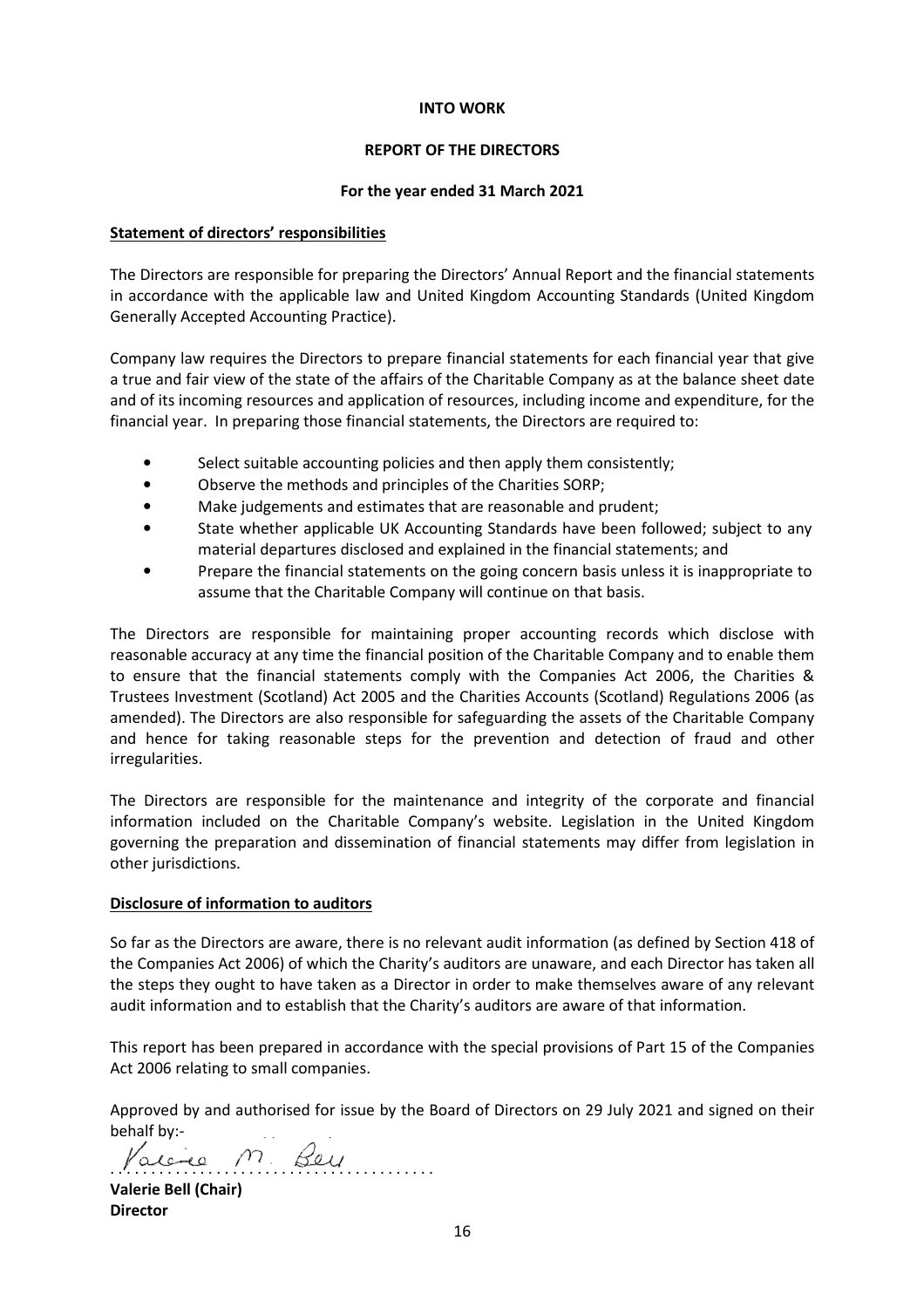## INDEPENDENT AUDITOR'S REPORT TO THE DIRECTORS AND MEMBERS

## For the year ended 31 March 2021

## Opinion

We have audited the financial statements of Into Work (the 'charitable company') for the year ended 31 March 2021, which comprise the Statement of Financial Activities (incorporating the Income and Expenditure Account), the Balance Sheet, the Statement of Cash Flows and notes to the financial statements, including a summary of significant accounting policies. The financial reporting framework that has been applied in their preparation is applicable law and United Kingdom Accounting Standards, including FRS 102 'The Financial Reporting Standard applicable in the UK and Republic of Ireland' (United Kingdom Accounting Generally Accepted Accounting Practice).

In our opinion the financial statements:

- give a true and fair view of the state of the charitable company's affairs as at 31 March 2021 and of its income and expenditure for the year then ended;
- have been properly prepared in accordance with United Kingdom Generally Accepted Accounting Practice; and
- have been prepared in accordance with the requirements of the Companies Act 2006, the Charities and Trustee Investment (Scotland) Act 2005 and regulation 8 of the Charities Accounts (Scotland) Regulations 2006 (as amended).

## Basis for opinion

We conducted our audit in accordance with International Standards on Auditing (UK) (ISAs UK) and applicable law. Our responsibilities under those standards are further described in the Auditors' responsibilities for the audit of the financial statements section of our report. We are independent of the Charity in accordance with the ethical requirements that are relevant to our audit of the financial statements in the UK, including the FRC's Ethical Standard, and we have fulfilled our ethical responsibilities in accordance with these requirements. We believe that the audit evidence we have obtained is sufficient and appropriate to provide a basis for our opinion.

#### Conclusions relating to going concern

In auditing the financial statements, we have concluded that the Directors' use of the going concern basis of accounting in the preparation of the financial statements is appropriate.

Based on the work we have performed, we have not identified any material uncertainties relating to events or conditions that, individually or collectively, may cast significant doubt on the company's ability to continue as a going concern for a period of at least twelve months from when the financial statements are authorised for issue.

Our responsibilities and the responsibilities of the Directors with respect to going concern are described in the relevant sections of this report.

## Other information

The other information comprises the information in the annual report, other than the financial statements and our auditor's report thereon. The Directors are responsible for the other information. Our opinion on the financial statements does not cover the other information and we do not express any form of assurance conclusion thereon.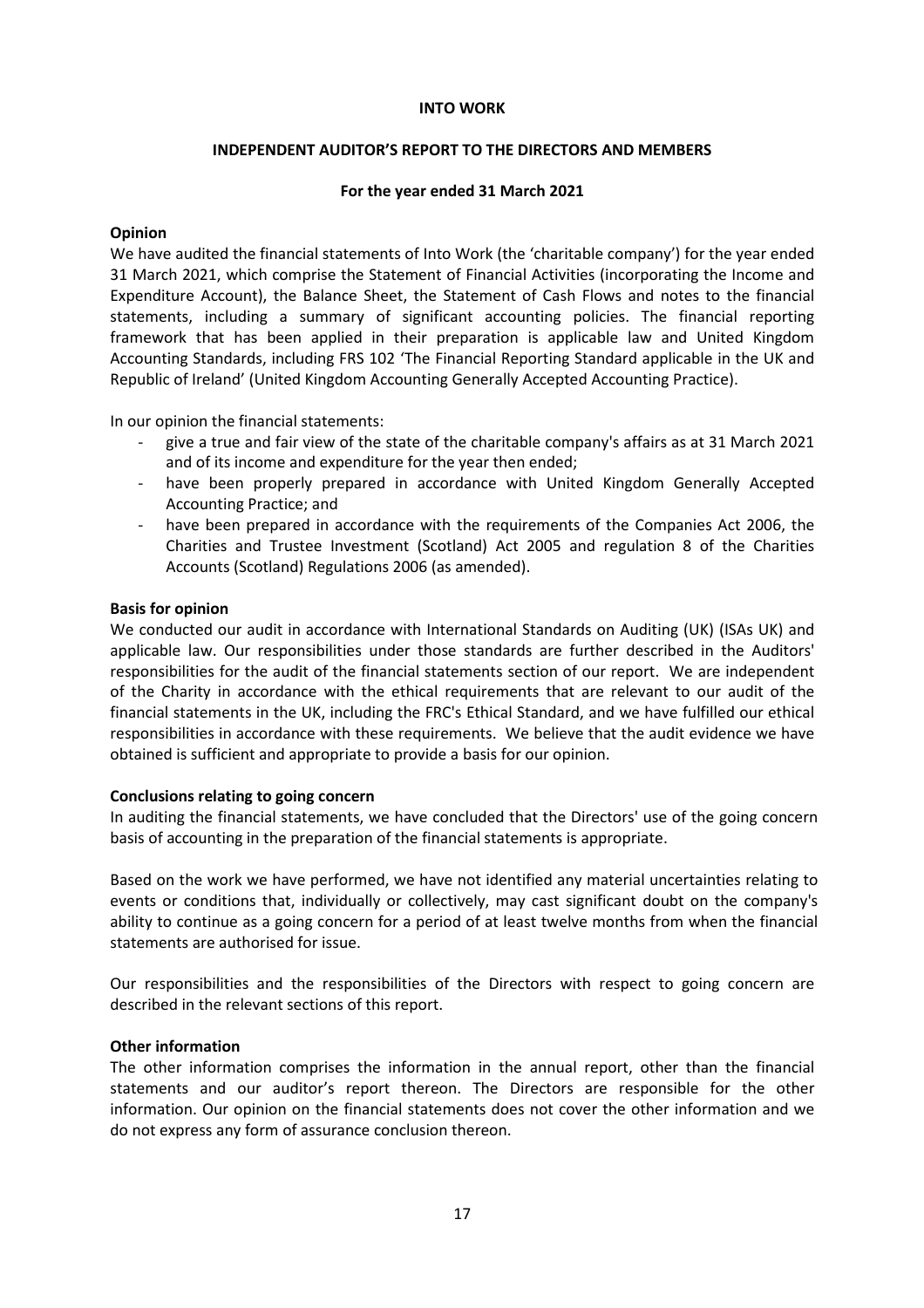## INDEPENDENT AUDITOR'S REPORT TO THE DIRECTORS AND MEMBERS

## For the year ended 31 March 2021

In connection with our audit of the financial statements, our responsibility is to read the other information and, in doing so, consider whether the other information is materially inconsistent with the financial statements or our knowledge obtained in the audit or otherwise appears to be materially misstated. If we identify such material inconsistencies or apparent material misstatements, we are required to determine whether there is a material misstatement in the financial statements or a material misstatement of the other information. If, based on the work we have performed, we conclude that there is a material misstatement of this other information, we are required to report that fact.

We have nothing to report in this regard.

## Matters on which we are required to report by exception

We have nothing to report in respect of the following matters in relation to which the Charities and Trustees Investment (Scotland) Act 2005 and the Charities Accounts (Scotland) Regulations 2006 (as amended) requires us to report to you if, in our opinion:

- the information given in the financial statements is inconsistent in any material respect with the Directors' annual report; or
- proper accounting records have not been kept; or
- the financial statements are not in agreement with the accounting records; or
- we have not received all the information and explanations we require for our audit

## Responsibilities of directors

As explained more fully in the Directors' responsibilities statement set out on page 16, the Directors are responsible for the preparation of the financial statements which give a true and fair view, and for such internal control as the Directors determine is necessary to enable the preparation of financial statements that are free from material misstatement, whether due to fraud or error.

In preparing the financial statements, the Directors are responsible for assessing the Charity's ability to continue as a going concern, disclosing, as applicable, matters related to going concern and using the going concern basis of accounting unless the Directors either intend to liquidate the Charity or to cease operations, or have no realistic alternative but to do so.

#### Auditor's responsibilities for the audit of the financial statements

We have been appointed as auditor under section 44(1)(c) of the Charities and Trustee Investment (Scotland) Act 2005 and report in accordance with the Act and relevant regulations made or having effect thereunder.

Our objectives are to obtain reasonable assurance about whether the financial statements as a whole are free from material misstatement, whether due to fraud or error, and to issue an auditor's report that includes our opinion. Reasonable assurance is a high level of assurance, but is not a guarantee that an audit conducted in accordance with ISAs (UK) will always detect a material misstatement when it exists. Misstatements can arise from fraud or error and are considered material if, individually or in the aggregate, they could reasonably be expected to influence the economic decisions of users taken on the basis of these financial statements.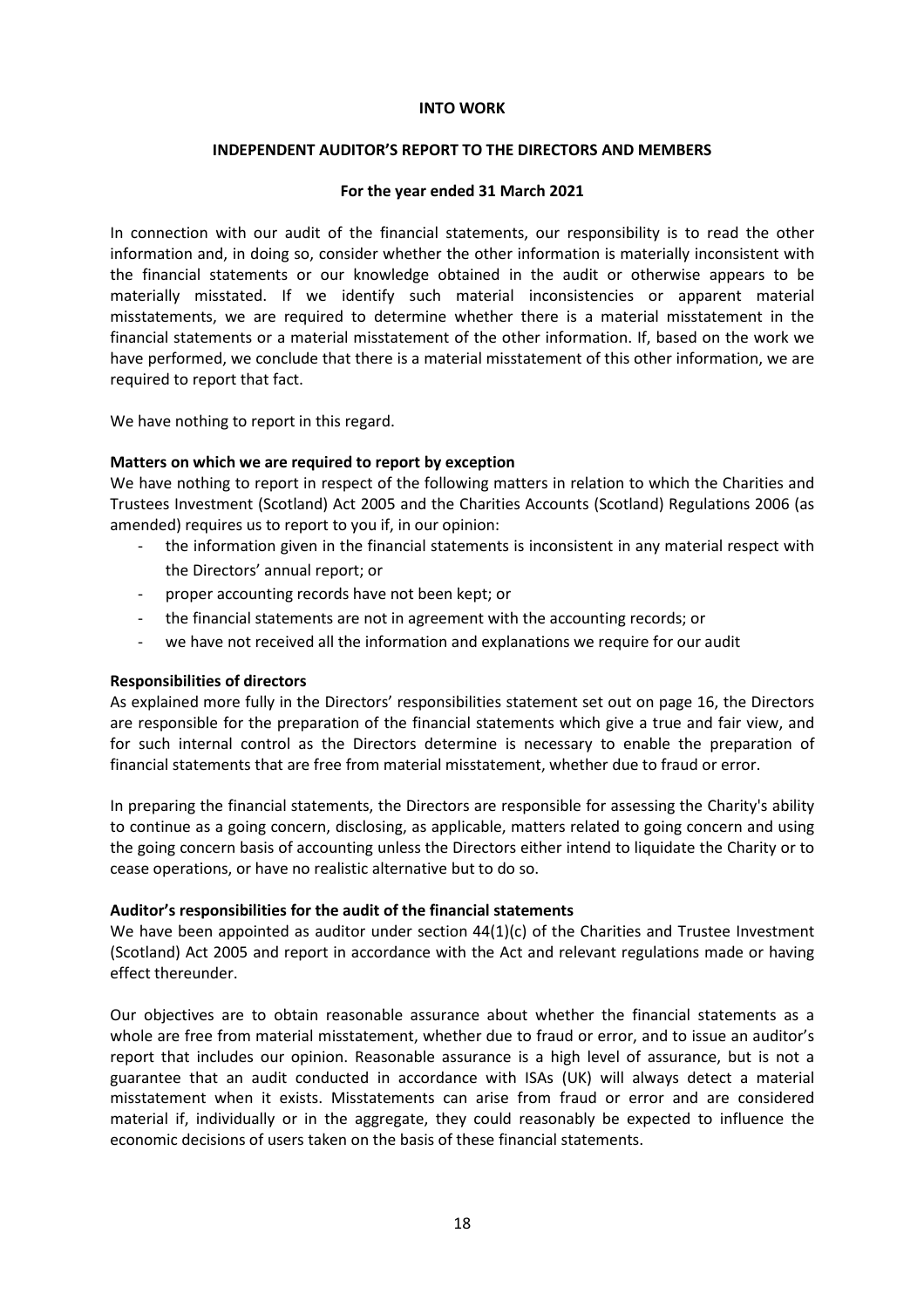## INDEPENDENT AUDITOR'S REPORT TO THE DIRECTORS AND MEMBERS

#### For the year ended 31 March 2021

Irregularities, including fraud, are instances of non-compliance with laws and regulations. We design procedures in line with our responsibilities, outlined above, to detect material misstatements in respect of irregularities, including fraud. The extent to which our procedures are capable of detecting irregularities, including fraud is detailed below:

Irregularities that result from fraud are inherently more difficult to detect than irregularities that result from error.

From enquiries of those charged with governance, it was determined that the risk of material misstatement from fraud was low with little scope for fraud to occur. Our audit testing is designed to detect material misstatements from fraud where there is not high level collusion.

Our audit testing was designed to detect material misstatements from other irregularities that result from error where there is not high level concealment of the error. In this regard the following audit work was undertaken: applicable laws and regulations were reviewed and discussed with management; senior management meeting minutes were reviewed; internal controls were reviewed; and journals were reviewed. From this audit testing it was determined that the risk of material misstatement in this regard was low.

We performed income and expenditure testing which was designed to identify any irregularities as a result of mistakes or human error. From this audit testing it was determined that the risk of material misstatement in this regard was low.

A further description of our responsibilities for the audit of the financial statements is located on the Financial Reporting Council's website at: www.frc.org.uk/auditorsresponsibilities. This description forms part of our auditor's report.

#### Use of our report

This report is made solely to the Charity's members, as a body, in accordance with Chapter 3 of Part 16 of the Companies Act 2006, and the Directors, as a body, in accordance with section 44(1)(c) of the Charities and Trustee Investment (Scotland) Act 2005, regulation 10 of the Charities Accounts (Scotland) Regulations 2006 (as amended). Our audit work has been undertaken so that we might state to the Charity's members those matters we are required to state to them in an auditor's report and for no other purpose. To the fullest extent permitted by law, we do not accept or assume responsibility to anyone other than the Charity and the Charity's members as a body, for our audit work, for this report, or for the opinions we have formed.

Kwin Cattanach

Kevin Cattanach (Senior Statutory Auditor) for and on behalf of Whitelaw Wells Statutory Auditor 9 Ainslie Place Edinburgh Midlothian EH3 6AT 29 July 2021 Whitelaw Wells is eligible to act as an auditor in terms of section 1212 of the Companies Act 2006.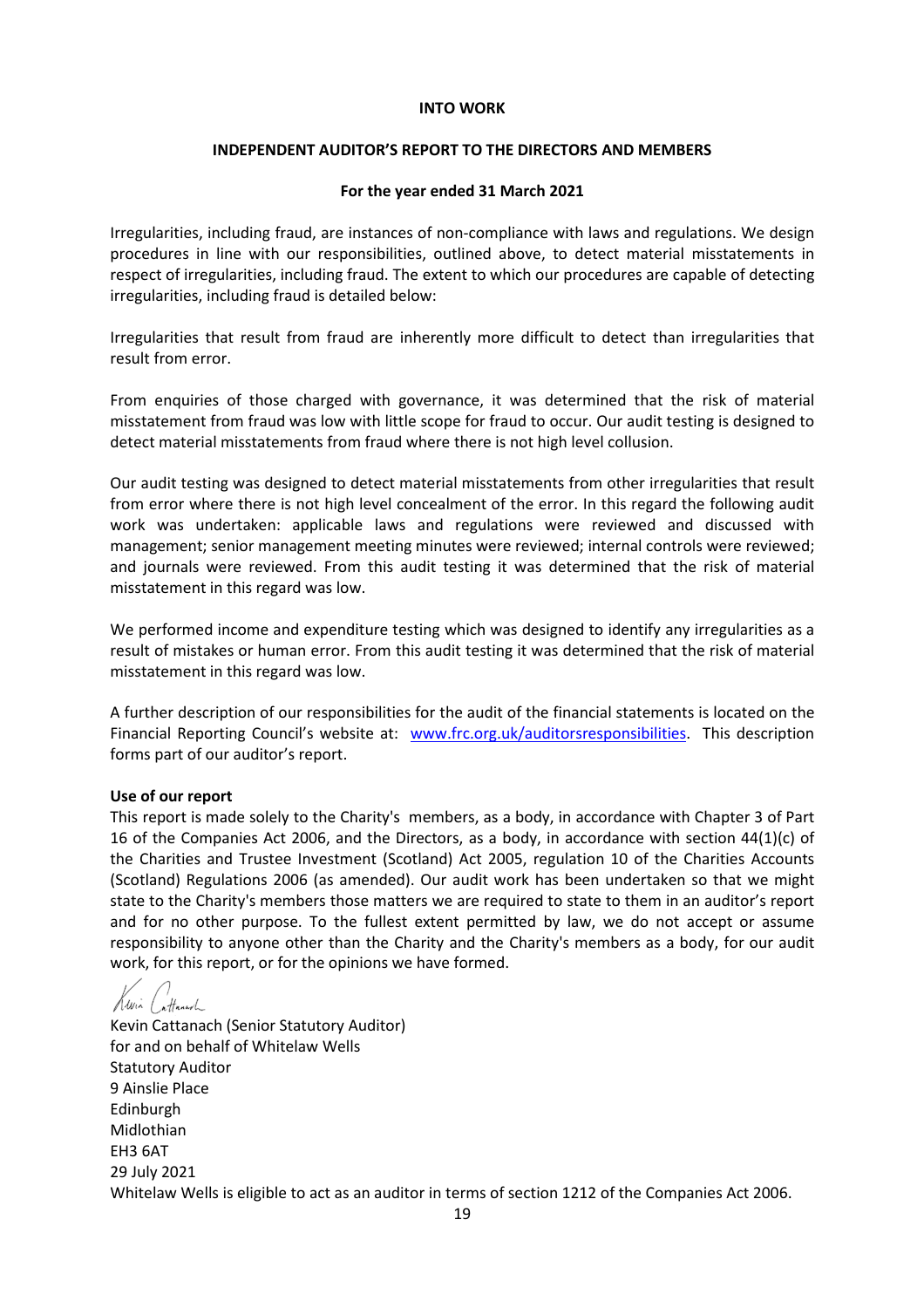## INTO WORK STATEMENT OF FINANCIAL ACTIVITIES (Including Income & Expenditure Account) For the year ended 31 March 2021

|                                                                 |             | <b>Unrestricted Restricted</b><br>funds | funds                    | <b>Total</b><br>2021 | <b>Total</b><br>2020      |
|-----------------------------------------------------------------|-------------|-----------------------------------------|--------------------------|----------------------|---------------------------|
|                                                                 | <b>Note</b> | £                                       | £                        | £                    | £                         |
| Income and endowments from:                                     |             |                                         |                          |                      |                           |
| Donations                                                       | 2           | 112                                     |                          | 112                  | 2,494                     |
| Charitable activities                                           |             |                                         |                          |                      |                           |
| Grants and service level agreements                             | 3           | 364,214                                 |                          | 230,000 594,214      | 591,798                   |
| Consultancy income                                              | 3           | 555                                     |                          | 555                  | 1,769                     |
| Investment income                                               |             |                                         |                          |                      |                           |
| <b>Bank interest</b>                                            |             | 29                                      |                          | 29                   | 73                        |
| Total income before pension income                              |             | 364,910                                 |                          | 230,000 594,910      | 596,134                   |
| Pension income                                                  |             |                                         |                          |                      | 548,000                   |
|                                                                 |             |                                         |                          |                      |                           |
| <b>Total</b>                                                    |             | 364,910                                 |                          |                      | 230,000 594,910 1,144,134 |
|                                                                 |             |                                         |                          |                      |                           |
| <b>Expenditure on:</b>                                          |             |                                         |                          |                      |                           |
| Raising funds                                                   |             | 5,477                                   | $\overline{\phantom{a}}$ | 5,477                | 5,949                     |
| Charitable activities                                           |             | 414,570                                 |                          | 205,939 620,509      | 668,697                   |
|                                                                 |             |                                         |                          |                      |                           |
| <b>Total</b>                                                    | 4           | 420,047                                 |                          | 205,939 625,986      | 674,646                   |
| Net gain/(loss) on investments                                  | 8           | 111,016                                 | $\sim$                   | 111,016              | (55, 942)                 |
|                                                                 |             |                                         |                          |                      |                           |
| Net income/(expenditure) before transfers and<br>pension income |             | 55,879                                  | 24,061                   | 79,940               | (134, 454)                |
| Net income/(expenditure) before transfers                       |             | 55,879                                  | 24,061                   | 79,940               | 413,546                   |
| <b>Transfers between funds</b>                                  | 12          | 8,356                                   | (8,356)                  |                      |                           |
| Net movement in funds                                           |             | 64,235                                  | 15,705                   | 79,940               | 413,546                   |
| <b>Funds brought forward</b>                                    |             | 641,465                                 |                          | 33,606 675,071       | 261,525                   |
| <b>Funds carried forward</b>                                    | 12          | 705,700                                 |                          | 49,311 755,011       | 675,071                   |
|                                                                 |             |                                         |                          |                      |                           |

The results for the year derive from continuing activities. The Charity has no recognised gains or losses other than those included in the Statement of Financial Activities above. The notes on pages 23 to 38 form part of these financial statements.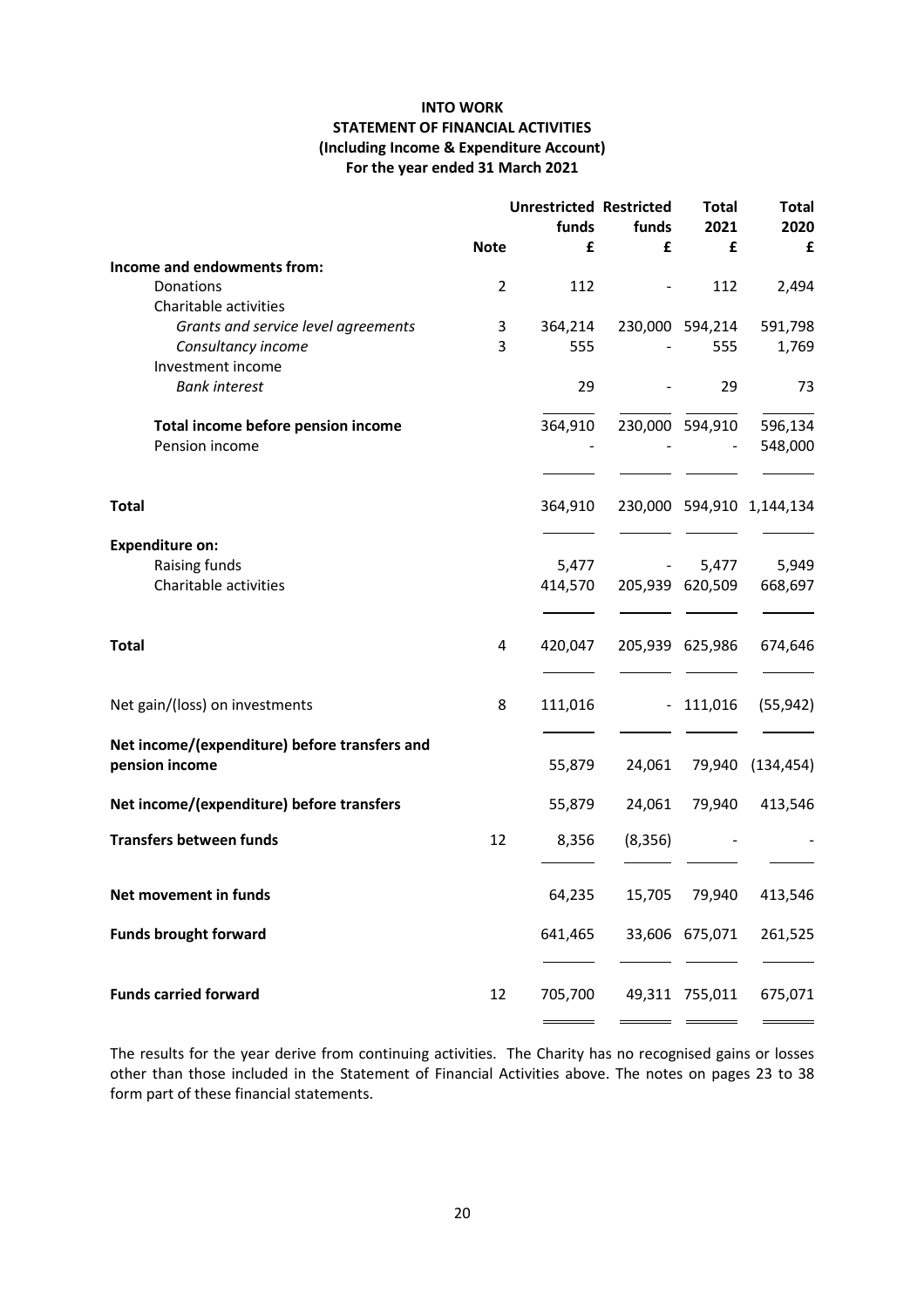#### BALANCE SHEET

#### At 31 March 2021

|                                                |              |           | 2021    |           | 2020    |
|------------------------------------------------|--------------|-----------|---------|-----------|---------|
|                                                | <b>Notes</b> | £         | £       | £         | £       |
| <b>Fixed assets</b>                            |              |           |         |           |         |
| Tangible fixed assets                          | 7            |           | 12,832  |           | 8,393   |
| Investments                                    | 8            |           | 575,258 |           | 464,242 |
|                                                |              |           |         |           |         |
|                                                |              |           | 588,090 |           | 472,635 |
| <b>Current assets</b>                          |              |           |         |           |         |
| Debtors                                        | 9            | 60,587    |         | 71,896    |         |
| Cash at bank and on hand                       |              | 187,676   |         | 193,498   |         |
|                                                |              |           |         |           |         |
|                                                |              | 248,263   |         | 265,394   |         |
| Creditors: amounts falling due within one year | 10           | (81, 342) |         | (62, 958) |         |
|                                                |              |           |         |           |         |
| Net current assets                             |              |           | 166,921 |           | 202,436 |
| <b>Net assets</b>                              | 13           |           | 755,011 |           | 675,071 |
|                                                |              |           |         |           |         |
| <b>Funds</b>                                   |              |           |         |           |         |
| <b>Unrestricted funds</b>                      |              |           |         |           |         |
| Unrestricted general fund                      | 12           |           | 117,610 |           | 168,830 |
| Designated funds                               | 12           |           | 588,090 |           | 472,635 |
| <b>Restricted funds</b>                        | 12           |           | 49,311  |           | 33,606  |
|                                                |              |           |         |           |         |
|                                                |              |           | 755,011 |           | 675,071 |

These financial statements have been prepared in accordance with the special provisions relating to small companies within Part 15 of the Companies Act 2006 and with the Financial Reporting Standard applicable in the UK and Republic of Ireland (FRS 102).

These financial statements were approved by the Directors on 29 July 2021 and signed on their behalf by:

Alan David Wilson (Treasurer) Director Company Registration No: SC181737

The notes on pages 23 to 38 form part of these financial statements.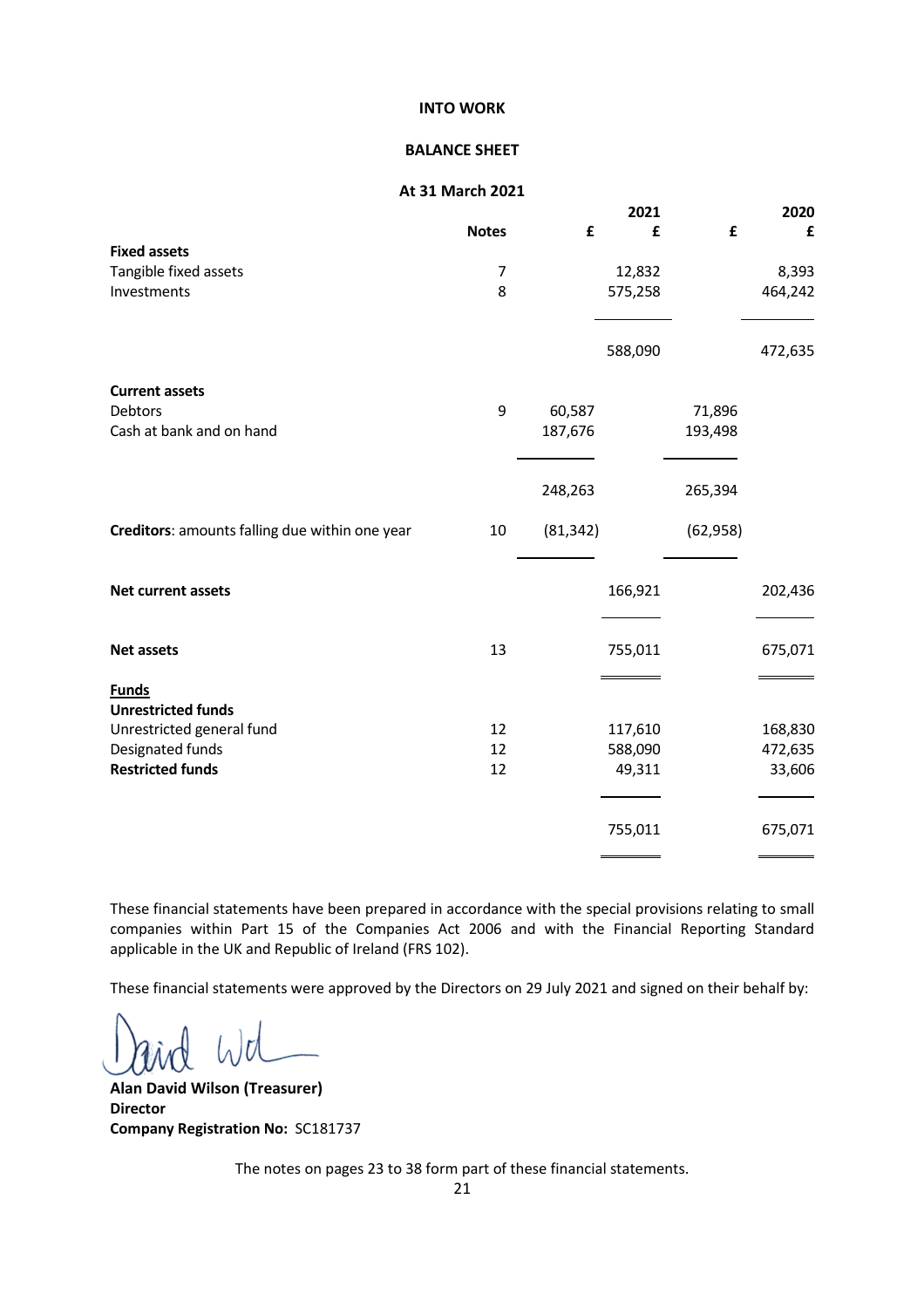## CASH FLOW STATEMENT

# For the year ended 31 March 2021

|                                                                       | 2021       | 2020       |
|-----------------------------------------------------------------------|------------|------------|
|                                                                       | £          | £          |
| Cash flows from operating activities:                                 |            |            |
| Net cash provided by operating activities                             | 2,505      | 507,293    |
| Cash flows from investing activities:                                 |            |            |
| Interest                                                              | 29         | 73         |
| Purchase of property, plant and equipment                             | (8, 356)   | (8,403)    |
| Purchase of investments                                               |            | (467,000)  |
| Net cash (used in) investing activities                               | (8, 327)   | (475, 330) |
| Change in cash and cash equivalents in the year                       | (5,822)    | 31,963     |
| Cash and cash equivalents at the beginning of the year                | 193,498    | 161,535    |
|                                                                       |            |            |
| Cash and cash equivalents at the end of the year                      | 187,676    | 193,498    |
| Reconciliation of net expenditure to net cash flow                    |            |            |
| from operating activities                                             |            |            |
| Net income for the year (as per the                                   |            |            |
| <b>Statement of Financial Activities)</b><br><b>Adjustments for:</b>  | 79,940     | 413,546    |
| Depreciation charge                                                   | 3,917      | 1,380      |
| (Gain)/loss on investments                                            | (111, 016) | 55,942     |
| Interest from investments                                             | (29)       | (73)       |
| Decrease in debtors                                                   | 11,309     | 14,654     |
| Increase in creditors                                                 | 18,384     | 21,844     |
| Net cash provided by operating activities                             | 2,505      | 507,293    |
|                                                                       |            |            |
| Analysis of cash and cash equivalents<br>Instant access bank deposits | 187,676    | 193,498    |
| <b>Total cash and cash equivalents</b>                                | 187,676    | 193,498    |
|                                                                       |            |            |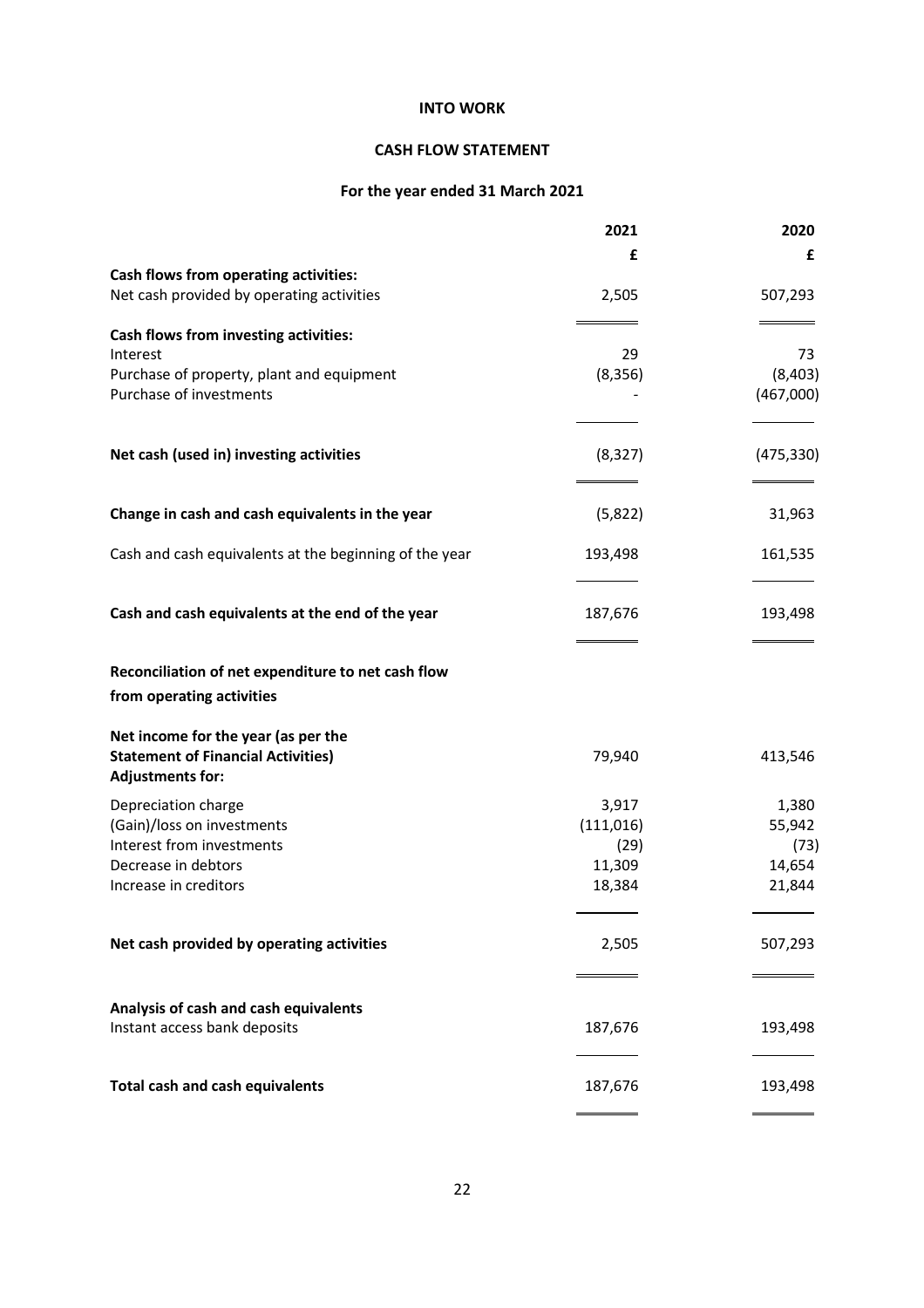## NOTES TO THE ACCOUNTS

## For the year ended 31 March 2021

#### 1. Accounting policies

The principal accounting policies adopted, judgements and key sources of estimation uncertainty in the preparation of the financial statements are as follows:

## Basis of preparation

 The financial statements have been prepared in accordance with Accounting and Reporting by Charities: Statement of Recommended Practice applicable to charities preparing their accounts in accordance with the Financial Reporting Standard applicable in the UK and Republic of Ireland (FRS 102) (effective 1 January 2019) – Charities SORP (FRS 102), the Financial Reporting Standard applicable in the UK and Republic of Ireland (FRS 102) and the Companies Act 2006.

 Into Work Limited meets the definition of a public benefit entity under FRS 102. Assets and liabilities are initially recorded at historical cost or transaction value unless otherwise stated in the relevant accounting policy note(s).

The Directors consider there are no material uncertainties about the charitable company's ability to continue as a going concern. The Directors' going concern assessment includes the expected impact of COVID-19 to the Charity for a period of at least 12 months from the date of signing of these financial statements. Accordingly, the financial statements have been prepared on a going concern basis.

## Income recognition

 Donations including grants that provide core funding or are of general nature are recognised where there is entitlement, probability of receipt and the amount can be measured with sufficient reliability. Such income is only deferred when the donor specifies that the grant must only be used in future accounting periods, or when the donor has imposed conditions which must be met before the Charity has unconditional entitlement.

Income from investments, namely bank interest, is included in the year in which it is receivable.

 Income from charitable activities includes income received under contract, or where entitlement to grant funding is subject to specific performance conditions, is recognised as earned (as the related services are provided). Grant income included in this category provides funding to support performance activities and is recognised where there is entitlement, probability of receipt and the amount can be measured with sufficient reliability.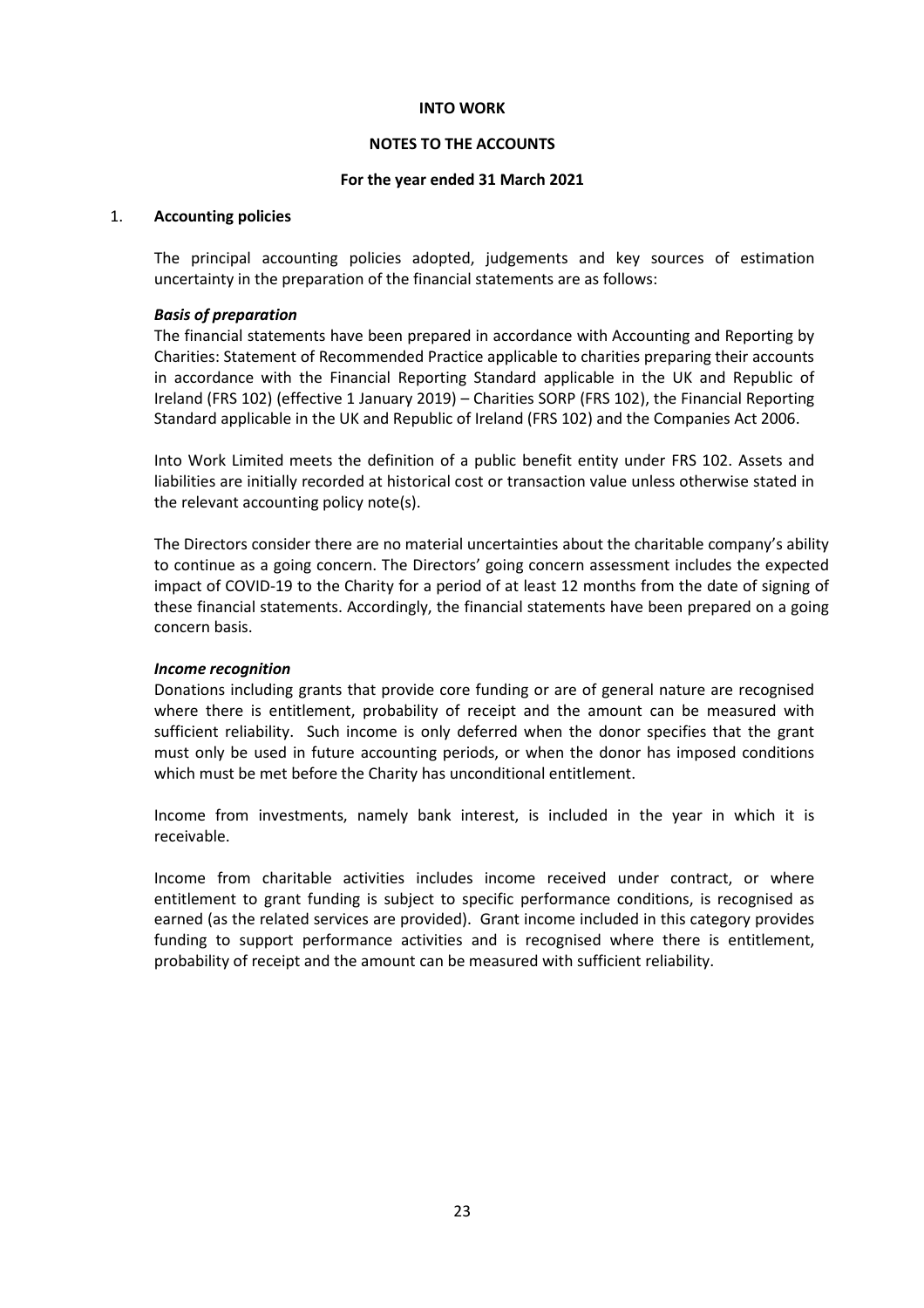## NOTES TO THE ACCOUNTS

## For the year ended 31 March 2021

## 1. Accounting policies (continued)

## Expenditure

Liabilities are recognised as expenditure as soon as there is a legal or constructive obligation committing the Charity to the expenditure. All expenditure is accounted for on an accruals basis and has been classified under headings that aggregate all costs related to the category. The Charity is registered for VAT and, accordingly, expenditure is shown gross of irrecoverable VAT.

- Costs of raising funds comprise the costs associated with attracting donations and investment management cost.
- Charitable expenditure comprises those costs incurred by the Charity in the delivery of its activities and services for its beneficiaries. It includes both costs that can be allocated directly to such activities and those costs of an indirect nature necessary to support them.
- Support costs are those functions that assist the work of the Charity but do not directly undertake charitable activities. Support costs include governance costs which support the Charity's programmes and activities. These costs include the expenses of Directors meetings, the statutory audit and legal and professional fees. These costs have been allocated between cost of raising funds and expenditure on charitable activities. The bases on which support costs have been allocated are set out in note 4.
- All costs are allocated between the expenditure categories of the Statement of Financial Activities on a basis designed to reflect the use of the resource.
- Grants payable are recognised when the beneficiary earns the right to consideration by its performance.

## Operating leasing

Rentals applicable to operating leases, where substantially all of the benefits and risks of ownership remain with the lessor, are charged to the Statement of Financial Activities on a straight-line basis over the period of the lease.

## Taxation

 As a recognised charitable body, the Charity is exempt from corporation tax on its charitable activity.

## Tangible fixed assets and depreciation

 All fixed assets are initially recorded at cost with assets costing in excess of £500 capitalised. Depreciation is provided at rates calculated to write off the cost less residual value of each asset over its expected useful life, as follows:

| Office equipment   | 20%-33% on cost |
|--------------------|-----------------|
| Computer equipment | 33% on cost     |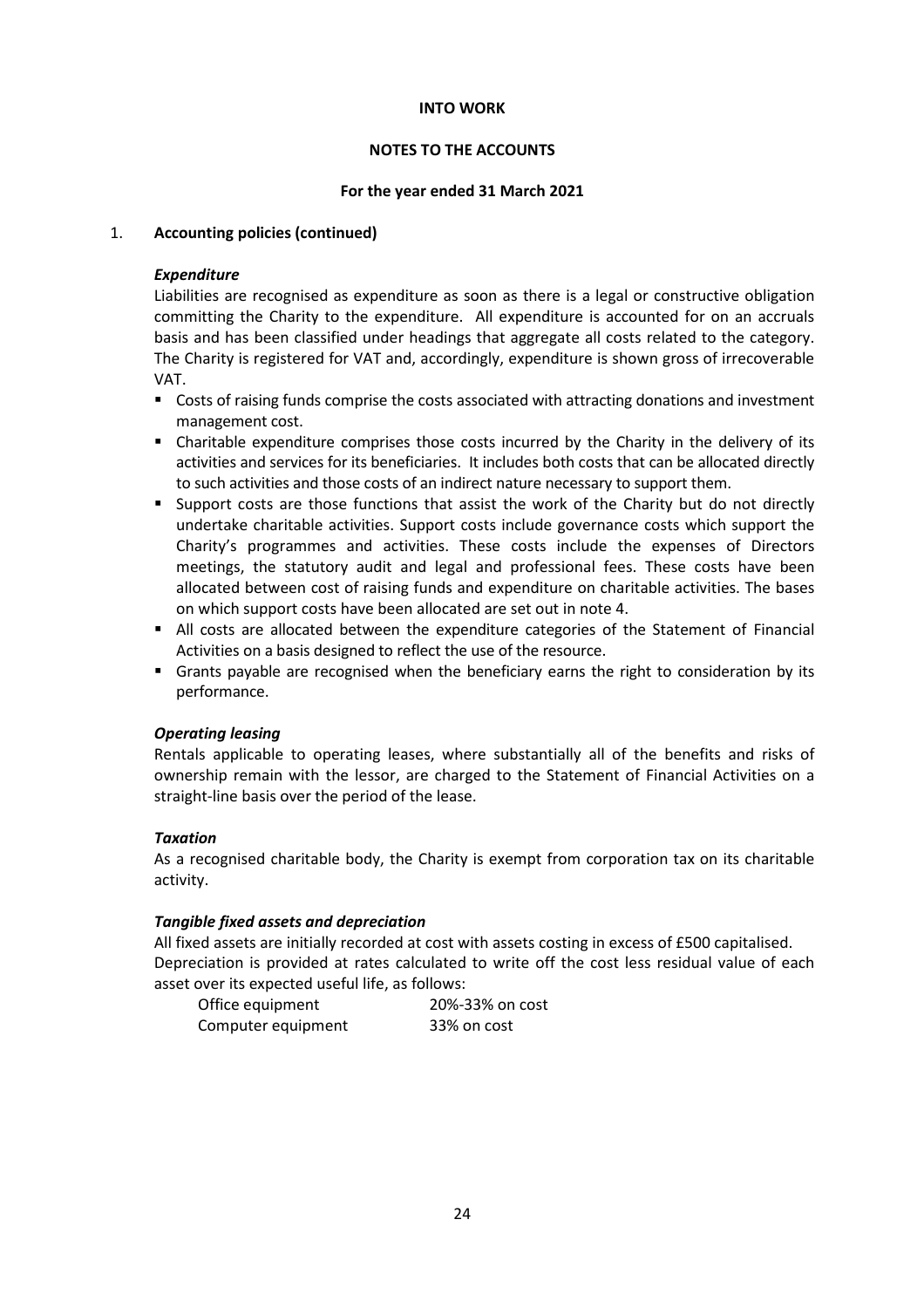## NOTES TO THE ACCOUNTS

#### For the year ended 31 March 2021

## 1. Accounting policies (continued)

#### Investments

 Investments are a form of basic financial instrument and are initially recognised at their transaction value and subsequently measured at their fair value as at the balance sheet date using the closing quoted market price. The statement of financial activities includes the net gains and losses arising on revaluations and disposals throughout the year.

The Charity does not acquire put options, derivatives or other complex financial instruments.

The main form of financial risk faced by the Charity is that of volatility in equity markets and investment markets due to wider economic conditions, the attitude of investors to investment risk, and changes in sentiment concerning equities and within particular sectors or subsectors.

 The Charity anticipates a long-term future and accepts the reality that financial markets are such that capital values of investments will fluctuate during a long time-scale.

All gains and losses are taken to the Statement of Financial Activities as they arise. Realised gains and losses on investments are calculated as the difference between sales proceeds and their opening carrying value or their purchase value if acquired subsequent to the first day of the financial year. Unrealised gains and losses are calculated as the difference between the fair value at the year end and their carrying value. Realised and unrealised investment gains and losses are combined in the Statement of Financial Activities.

#### Pension costs

The Charity operates a Defined Contributions Pension Scheme. Contributions are charged in the accounts as they become payable in accordance with the rules of the Scheme.

Until October 2019 qualifying staff were members of the Lothian Pension Fund, a multiemployer Defined Benefit Scheme. This Scheme is now closed to new members and the Scheme was exited in the previous year which resulted in the liability being crystallised and a refund of the surplus being received. Deficits under the scheme are recognised in the accounts in accordance with the requirements of Financial Reporting Standard 102, based on the company's share of the scheme assets and liabilities, as reported by the scheme actuary. The scheme assets are valued at market value. In accordance with FRS 102 "retirement benefits" the company's share of a scheme deficit is recognised in full on the balance sheet and its share of a surplus is recognised to the extent that the surplus can be recovered.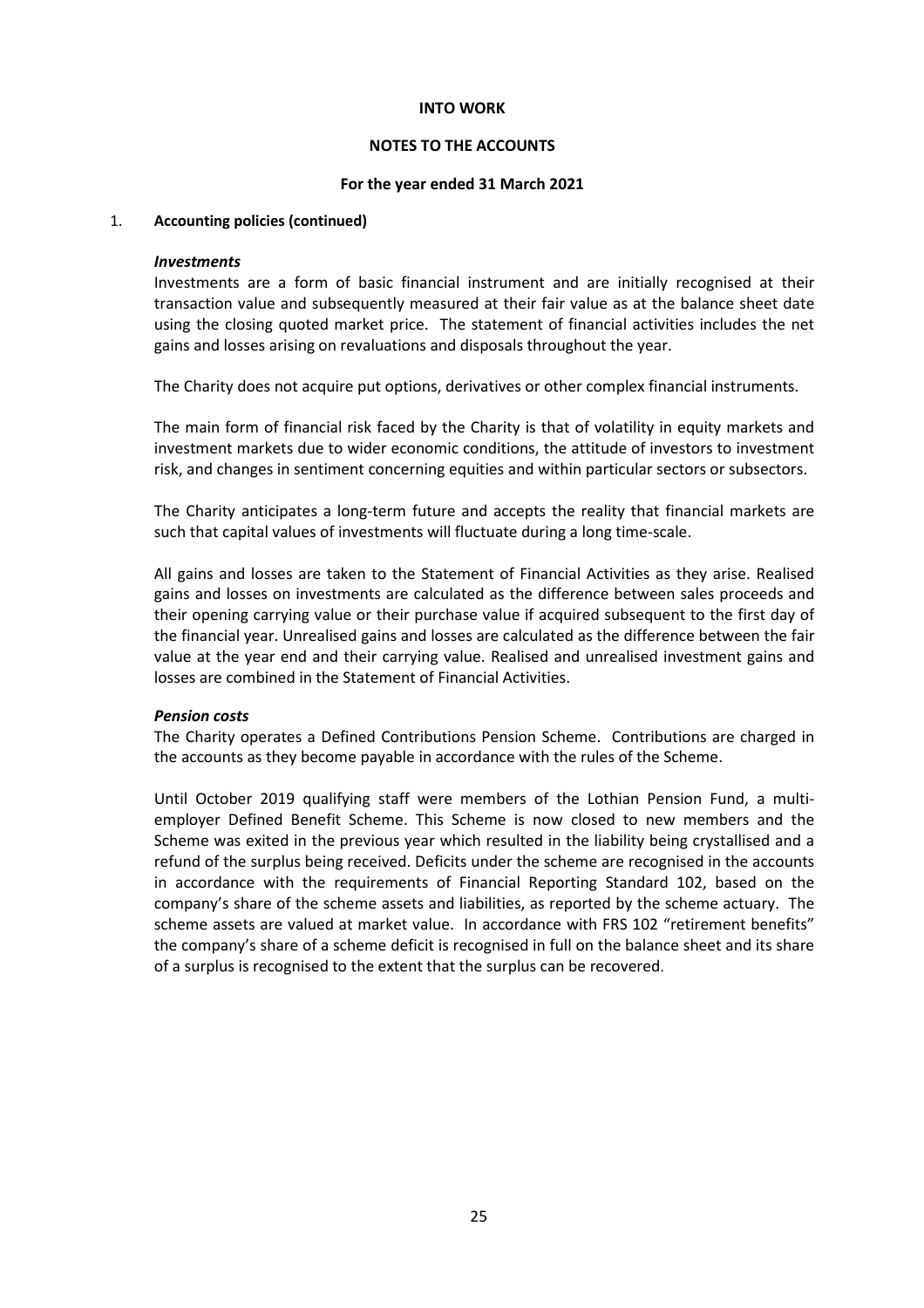## NOTES TO THE ACCOUNTS

#### For the year ended 31 March 2021

#### 1. Accounting policies (continued)

## Fund accounting

- **Unrestricted funds are available for use at the discretion of the Directors to further the general** objectives of the Charity.
- Designated funds are unrestricted funds earmarked by the Directors for particular purposes.
- Restricted funds are subjected to restrictions on their expenditure imposed by the funder or donor or through the terms of an agreement.

| 2. | Income from donations | 2021<br><b>Unrestricted</b> | 2021<br><b>Restricted</b> | 2021 | 2020  |
|----|-----------------------|-----------------------------|---------------------------|------|-------|
|    |                       | £                           |                           | £    |       |
|    | Other donations       | 112                         | -                         | 112  | 2,494 |
|    |                       | 112                         | $\blacksquare$            | 112  | 2,494 |
|    |                       |                             |                           |      |       |

Income from donations was £112 (2020: £2,494) all of which was unrestricted.

## 3. Income from charitable activities (grants)

|                                            | 2021                | 2021              |         |         |
|--------------------------------------------|---------------------|-------------------|---------|---------|
|                                            | <b>Unrestricted</b> | <b>Restricted</b> | 2021    | 2020    |
|                                            | £                   | £                 | £       | £       |
| <b>Supported employment services:</b>      |                     |                   |         |         |
| All in Edinburgh (SLA)                     | 347,984             |                   | 347,984 | 369,784 |
| Inspiring Scotland - Understanding Autism  |                     | 33,258            | 33,258  | 16,629  |
| City of Edinburgh Council - Project SEARCH |                     | 92,231            | 92,231  | 125,611 |
| East Lothian Council - Core & Fairer       |                     |                   |         |         |
| Scotland Fund (FSF)                        |                     | 34,000            | 34,000  | 34,000  |
| East Lothian - Welfare Rights              |                     | 7,000             | 7,000   |         |
| <b>Midlothian Council</b>                  |                     | 16,667            | 16,667  | 16,667  |
| Midlothian Council - ESF                   |                     |                   |         | 4,213   |
| <b>Edinburgh Napier University</b>         | 6,250               |                   | 6,250   | 5,000   |
| <b>Agnes Hunter Trust</b>                  |                     | 6,950             | 6,950   | 6,800   |
| Impact Funding - Workplace Equality Fund   |                     | 13,094            | 13,094  | 13,094  |
| Wellbeing+ Project                         |                     | 24,800            | 24,800  |         |
| Corra Foundation                           |                     | 2,000             | 2,000   |         |
| Souter Charitable Trust                    | 5,000               |                   | 5,000   |         |
| Core Funding Grants £1,000 and under       | 4,980               |                   | 4,980   |         |
|                                            |                     |                   |         |         |
| <b>Total supported employment services</b> | 364,214             | 230,000           | 594,214 | 591,798 |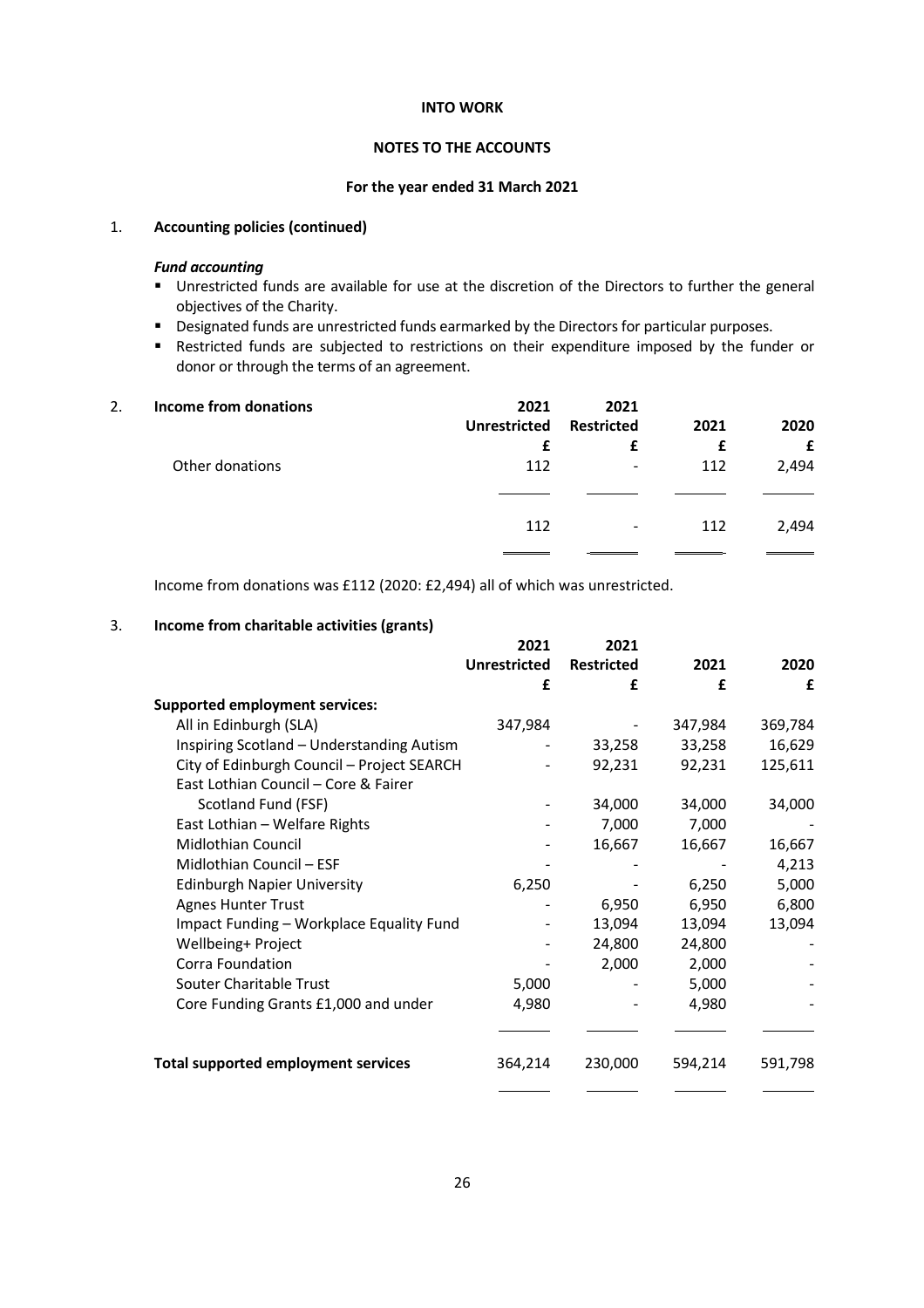## NOTES TO THE ACCOUNTS

#### For the year ended 31 March 2021

## 3. Income from charitable activities (grants)

|                           | 2021<br><b>Unrestricted</b> | 2021<br><b>Restricted</b> | 2021    | 2020    |
|---------------------------|-----------------------------|---------------------------|---------|---------|
|                           | £                           | £                         | £       | £       |
| Other projects & services |                             |                           |         |         |
| Consultancy               | 555                         | $\overline{\phantom{a}}$  | 555     | 1,769   |
|                           |                             |                           |         |         |
|                           | 555                         | $\overline{\phantom{a}}$  | 555     | 1,769   |
| <b>Total income from</b>  |                             |                           |         |         |
| charitable activities     | 364,769                     | 230,000                   | 594,769 | 593,567 |
|                           |                             |                           |         |         |

Income from charitable activities was £594,769 (2020: £593,567) of which £364,769 (2020: £371,553) was unrestricted and £230,000 (2020: £222,014) was restricted.

## 4. Expenditure

|                                 | <b>Fundraising</b><br>Costs | Edinburgh | All in Employment<br><b>Total</b><br>2021<br><b>Support</b> |                         | Total<br>2020 |  |
|---------------------------------|-----------------------------|-----------|-------------------------------------------------------------|-------------------------|---------------|--|
|                                 | £                           | £         | £                                                           | £                       | £             |  |
| <b>Direct operating costs:</b>  |                             |           |                                                             |                         |               |  |
| Staff travel, training & events |                             | 7,144     | 3,078                                                       | 10,222                  | 5,352         |  |
| Beneficiary expenses & events   |                             |           |                                                             |                         | 168           |  |
| Subscriptions and publications  |                             | 342       | (37)                                                        | 305                     | 2,919         |  |
| <b>Support costs:</b>           |                             |           |                                                             |                         |               |  |
| Staff costs (see below)         | 5,477                       | 287,482   |                                                             | 254,728 547,687 594,871 |               |  |
| Premises costs                  |                             | 16,344    | 7,163                                                       | 23,507                  | 30,285        |  |
| IT & website costs              |                             | 3,609     | 974                                                         | 4,583                   | 5,837         |  |
| Office administration costs     |                             | 7,724     | 6,572                                                       | 14,296                  | 13,500        |  |
| Other costs & professional fees |                             | 4,056     | 10,705                                                      | 14,761                  | 10,082        |  |
| Depreciation                    |                             |           | 3,917                                                       | 3,917                   | 1,380         |  |
| Irrecoverable VAT               |                             |           | 1,398                                                       | 1,398                   | 5,988         |  |
| <b>Bad debts</b>                |                             |           |                                                             |                         | 224           |  |
| Governance costs:               |                             |           |                                                             |                         |               |  |
| Audit & accountancy fees        |                             | 2,549     | 2,761                                                       | 5,310                   | 4,040         |  |
|                                 |                             |           |                                                             |                         |               |  |
| <b>Total</b>                    | 5,477                       | 329,250   |                                                             | 291,259 625,986 674,646 |               |  |
|                                 |                             |           |                                                             |                         |               |  |

Overheads and support costs are allocated on the basis of staff time.

Expenditure was £625,986 (2020: £674,646) of which £420,047 (2020: £439,827) was unrestricted and £205,939 (2020: £234,819) was restricted.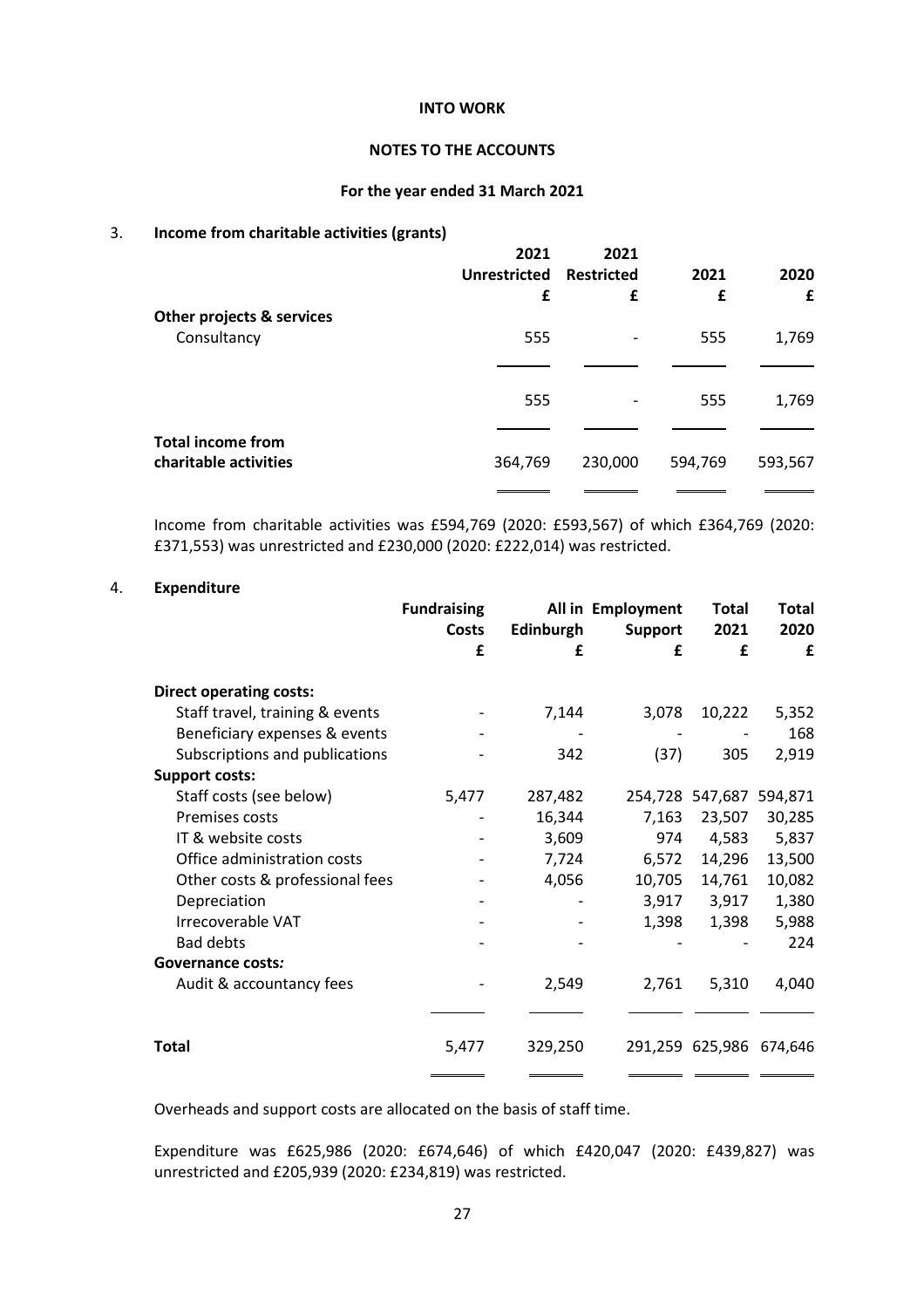## NOTES TO THE ACCOUNTS

## For the year ended 31 March 2021

## 4. Expenditure (continued)

|                       | 2021    | 2020    |
|-----------------------|---------|---------|
|                       | £       | £       |
| Staff salaries        | 455,965 | 479,892 |
| Social security costs | 35,746  | 32,321  |
| Pension costs         | 39,612  | 31,804  |
| External consultants  | 6,870   | 1,823   |
| Redundancy payments   | 9,494   | 49,031  |
|                       |         |         |
| Total                 | 547,687 | 594,871 |
|                       |         |         |

 The policy for redundancy follows the statutory redundancy provisions unless covered by a legal binding settlement agreement.

The average monthly number of employees during the year was:

|                      | 2021 | 2020 |  |
|----------------------|------|------|--|
|                      | No.  | No.  |  |
| Management staff     | 4    | 4    |  |
| Project staff        | 15   | 16   |  |
| Administrative staff | 1    | 2    |  |
|                      |      |      |  |
| Total                | 20   | 22   |  |
|                      |      |      |  |

 No emoluments were paid to Directors and £Nil (2020: £Nil) expenses were reimbursed in the current year to Directors.

 At the year end the Charity considers its key management personnel comprise the Senior Manager, Service Delivery Managers and the Finance Manager. The total employment benefits including employer pension contributions of the key management personnel was £164,225 (2020: £131,757). No employee had emoluments of more than £60,000 during either the current or previous year.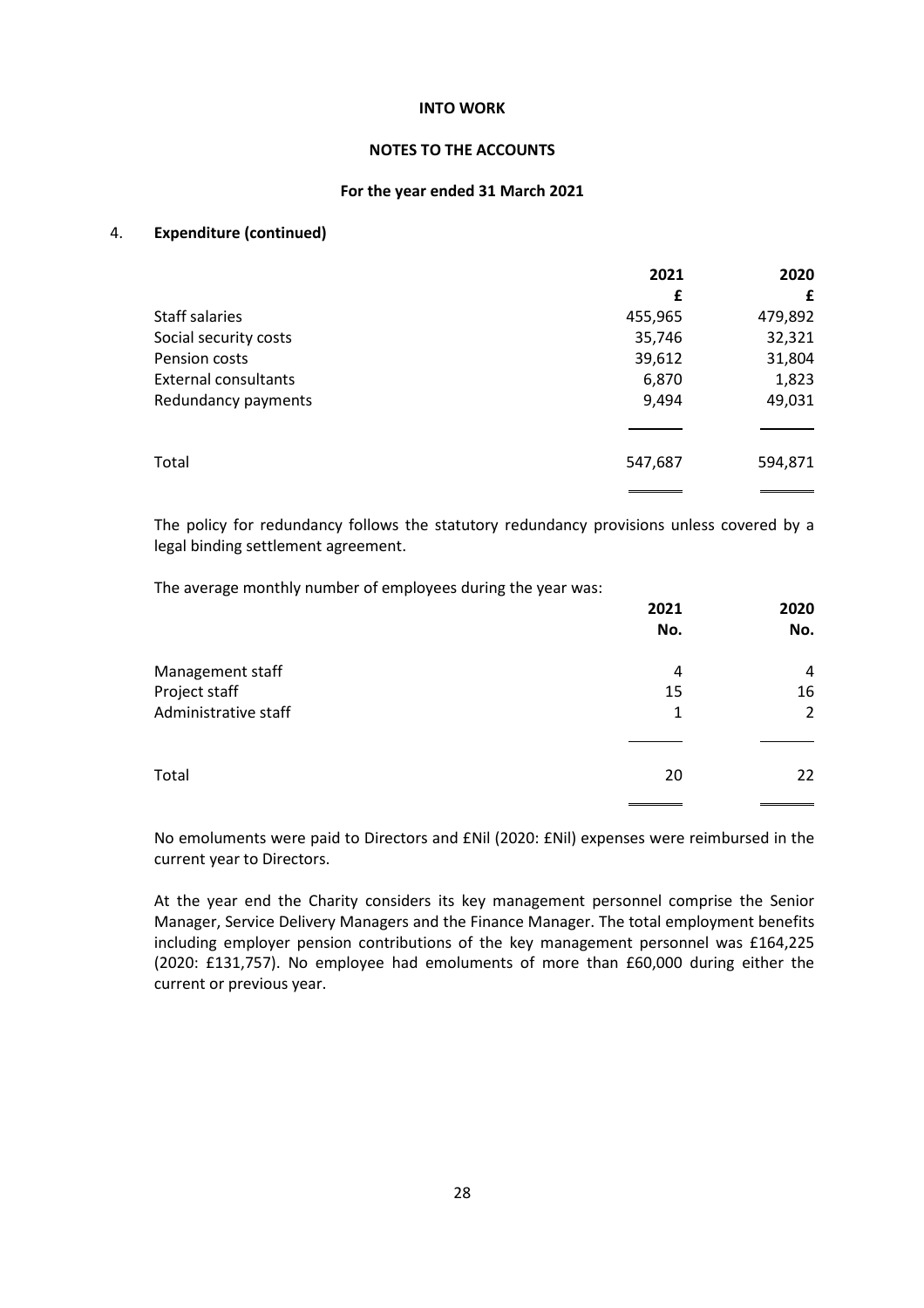## NOTES TO THE ACCOUNTS

## For the year ended 31 March 2021

## 5. Summary analysis of expenditure and related income for activities

This table shows the cost of the main activities and the sources of income that support those activities.

|                                                                                                        | <b>Fundraising</b><br>costs<br>£ | Edinburgh<br>£                                                  | All in Employment<br>support<br>£ | <b>Total</b><br>2021<br>£              | <b>Total</b><br>2020<br>£                             |
|--------------------------------------------------------------------------------------------------------|----------------------------------|-----------------------------------------------------------------|-----------------------------------|----------------------------------------|-------------------------------------------------------|
| Costs                                                                                                  | (5, 477)                         | (329, 250)                                                      |                                   | $(291, 259)$ $(625, 986)$ $(674, 646)$ |                                                       |
| Donations<br>Grants and service level agreements<br>Consultancy<br>Investment income<br>Pension income | 112<br>-<br>29                   | 347,984<br>$\overline{\phantom{a}}$<br>$\overline{\phantom{a}}$ | 246,230<br>555<br>-               | 112<br>555<br>29                       | 2,494<br>594,214 591,798<br>1,769<br>73<br>$-548,000$ |
| Total                                                                                                  | (5, 336)                         | 18,734                                                          | (44, 474)                         | (31,076)                               | 469,488                                               |

## 6. Net income for the year

|                                    | 2021   | 2020   |
|------------------------------------|--------|--------|
|                                    |        | £      |
| This is stated after charging:     |        |        |
| Depreciation                       | 3.917  | 1,380  |
| Auditors' remuneration - audit fee | 5,310  | 4.040  |
| Operating lease                    | 22,997 | 22,384 |
|                                    |        |        |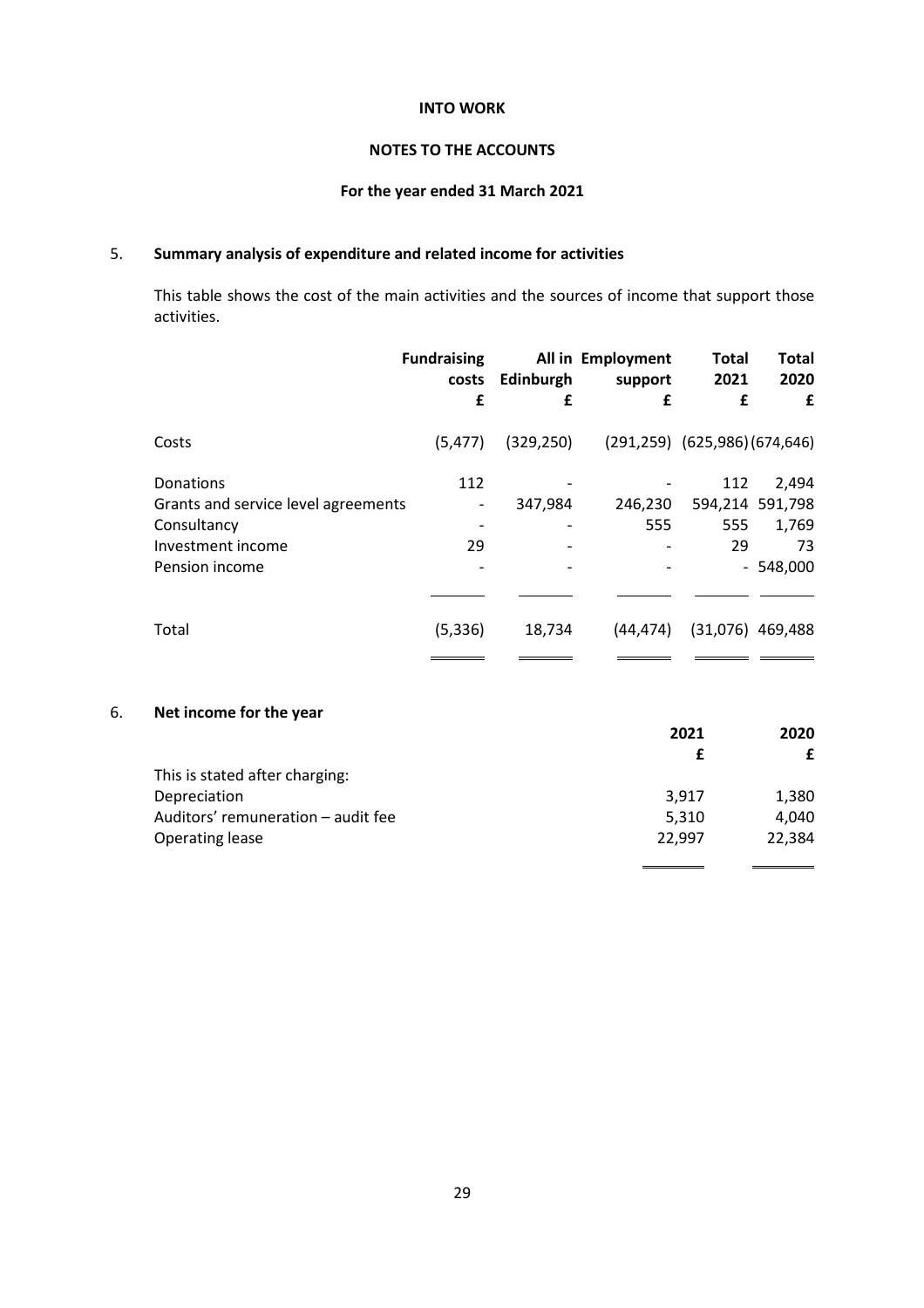# NOTES TO THE ACCOUNTS

# For the year ended 31 March 2021

| 7. | <b>Tangible fixed assets</b> | <b>Office</b> | Computer  | <b>Total</b> |  |
|----|------------------------------|---------------|-----------|--------------|--|
|    |                              | equipment     | equipment |              |  |
|    |                              | £             | £         | £            |  |
|    | Cost                         |               |           |              |  |
|    | At 1 April 2020              | 4,538         | 29,440    | 33,978       |  |
|    | Additions                    | 1,314         | 7,042     | 8,356        |  |
|    | Disposals                    |               |           |              |  |
|    |                              |               |           |              |  |
|    | At 31 March 2021             | 5,852         | 36,482    | 42,334       |  |
|    | <b>Depreciation</b>          |               |           |              |  |
|    | At 1 April 2020              | 4,428         | 21,157    | 25,585       |  |
|    | Charge for year              | 186           | 3,731     | 3,917        |  |
|    | Eliminated on disposals      |               |           |              |  |
|    | At 31 March 2021             | 4,614         | 24,888    | 29,502       |  |
|    |                              |               |           |              |  |
|    | Net book value               |               |           |              |  |
|    | At 31 March 2021             | 1,238         | 11,594    | 12,832       |  |
|    | At 31 March 2020             | 110           | 8,283     | 8,393        |  |
|    |                              |               |           |              |  |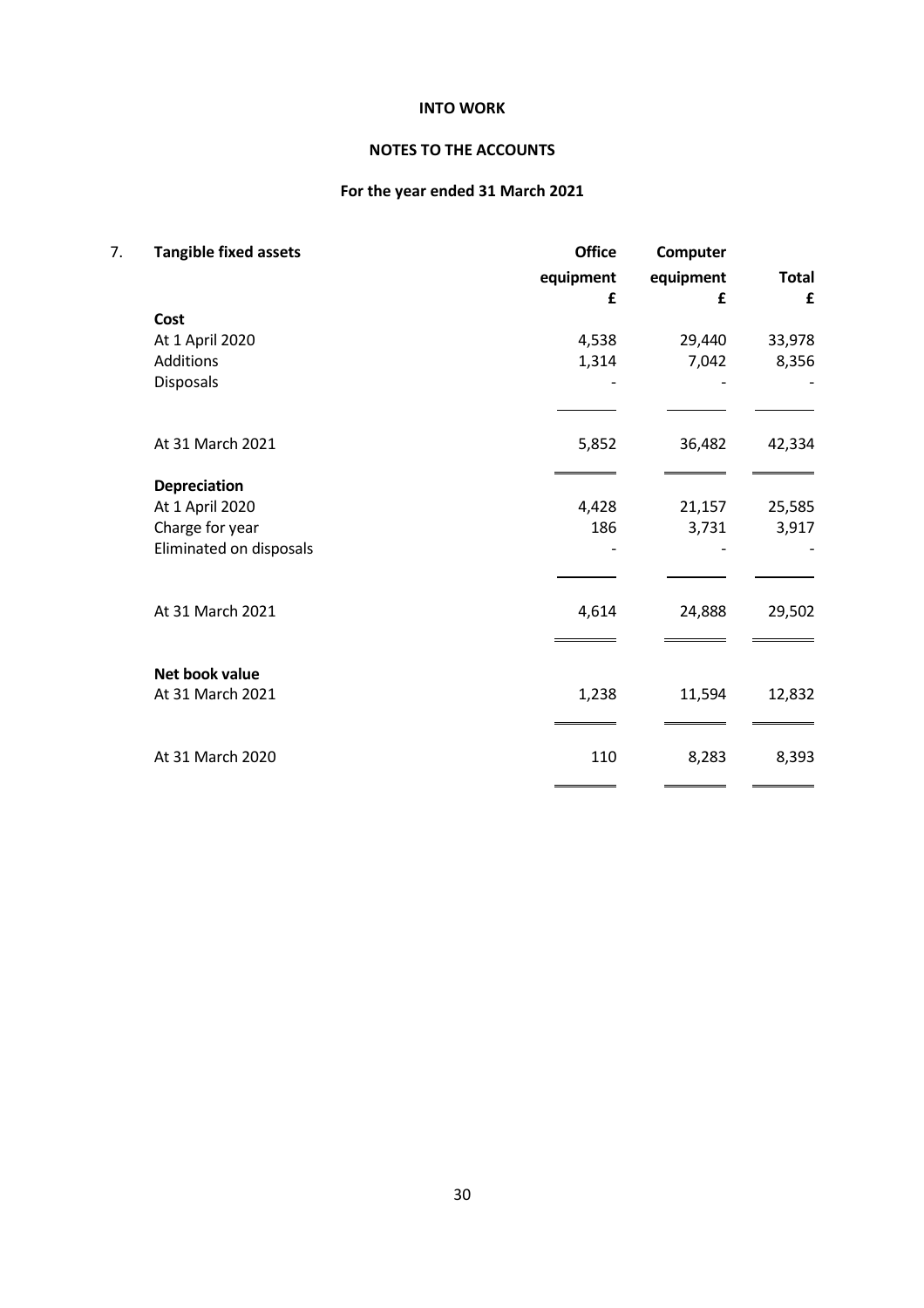## NOTES TO THE ACCOUNTS

### For the year ended 31 March 2021

| 8. | <b>Investments</b>                    | 2021    | 2020      |
|----|---------------------------------------|---------|-----------|
|    |                                       | f       | £         |
|    | Market value at 1 April 2020          | 464,242 | 53,184    |
|    | Additions                             |         | 467,000   |
|    | Unrealised gain/(loss) on investments | 111,016 | (55, 942) |
|    |                                       |         |           |
|    | Market value at 31 March 2021         | 575,258 | 464,242   |
|    | <b>Historic cost</b>                  |         |           |
|    | At 31 March 2021 (excluding cash)     | 517,000 | 517,000   |
|    | The portfolio consists of:            |         |           |
|    |                                       | 2021    | 2020      |
|    |                                       | £       | £         |
|    | UK securities and unit trusts         | 575,258 | 464,242   |
|    |                                       |         |           |

 The UK securities invested in are themselves invested in a diverse portfolio including overseas equities, UK equities, property, other assets and cash. All investments are carried at their fair value. Investments are all traded in quoted public markets, primarily the London Stock Exchange. The basis of fair value for quoted investments is equivalent to the market value, using the bid price. Asset sales and purchases are recognised at the date of trade at cost (that is their transaction value).

| 9.  | <b>Debtors</b>                                  | 2021   | 2020   |
|-----|-------------------------------------------------|--------|--------|
|     |                                                 | £      | £      |
|     | Grants receivable                               | 47,347 | 63,391 |
|     | Other debtors                                   | 13,240 | 8,505  |
|     |                                                 |        |        |
|     | Total                                           | 60,587 | 71,896 |
|     |                                                 |        |        |
| 10. | Creditors: amounts falling due within one year: |        |        |
|     |                                                 | 2021   | 2020   |
|     |                                                 | £      | £      |
|     | Other taxation and social security              | 12,606 | 59     |
|     | Pension contributions                           | 4,695  | 4,524  |
|     | Accruals                                        | 23,191 | 19,569 |
|     | <b>VAT</b>                                      | 40,850 | 32,889 |
|     | Deferred income                                 |        | 5,917  |
|     |                                                 |        |        |
|     | Total                                           | 81,342 | 62,958 |
|     |                                                 |        |        |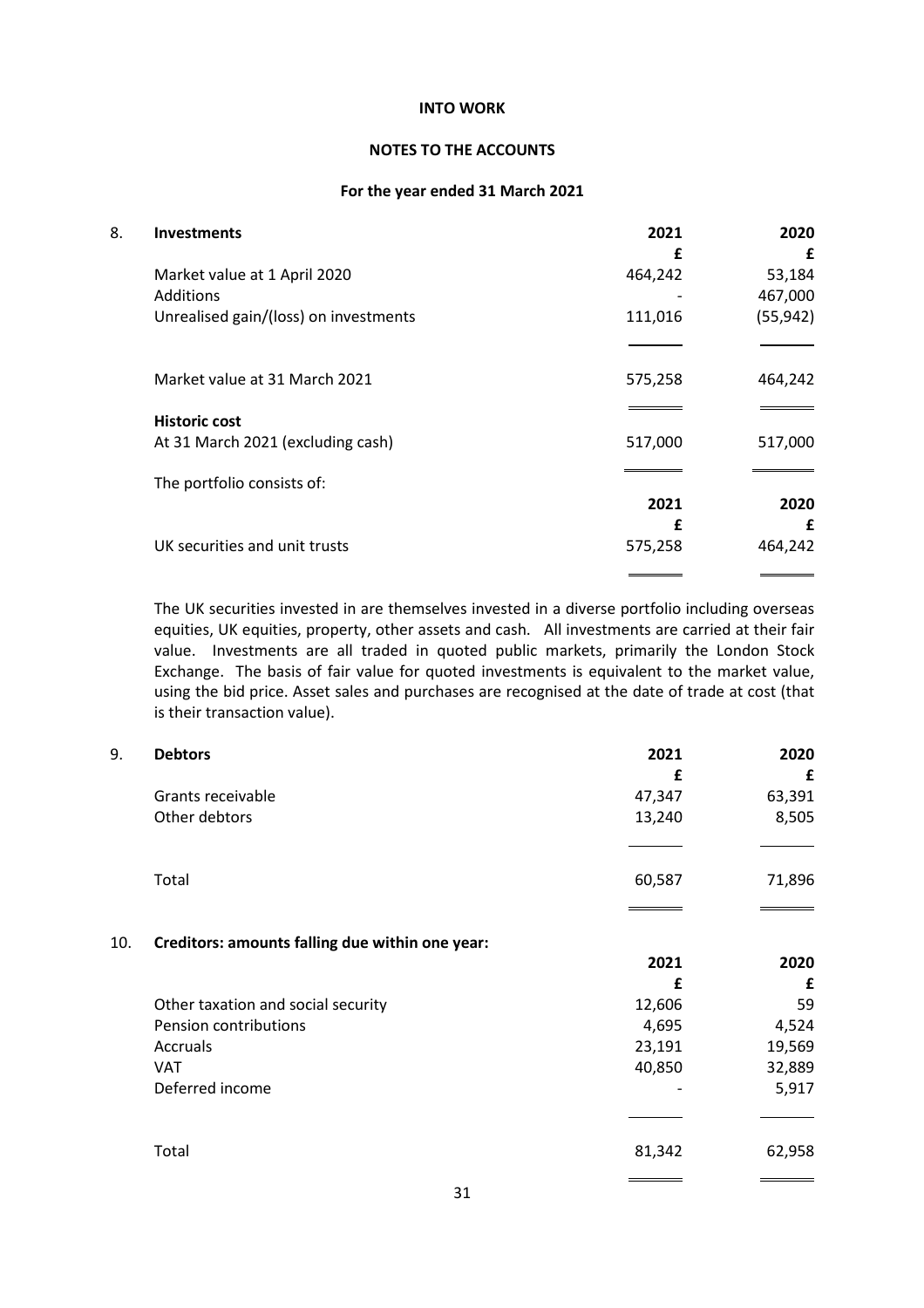## NOTES TO THE ACCOUNTS

# For the year ended 31 March 2021

# 11. Commitments under operating leases

 At 31 March 2021 the Charity had annual commitments under non-cancellable operating leases as set out below:

|                                | 2021      |              | 2020      |       |
|--------------------------------|-----------|--------------|-----------|-------|
|                                | Land &    | 2021         | Land &    | 2020  |
|                                | buildings | <b>Other</b> | buildings | Other |
|                                | £         | £            |           | £     |
| Operating leases which expire: |           |              |           |       |
| Within one year                | 10,451    | 404          | 10,451    | 2,939 |
| One to two years               | 800       | 61           | 10,451    | 683   |
| Two to five years              |           |              | 2,793     |       |
|                                |           |              |           |       |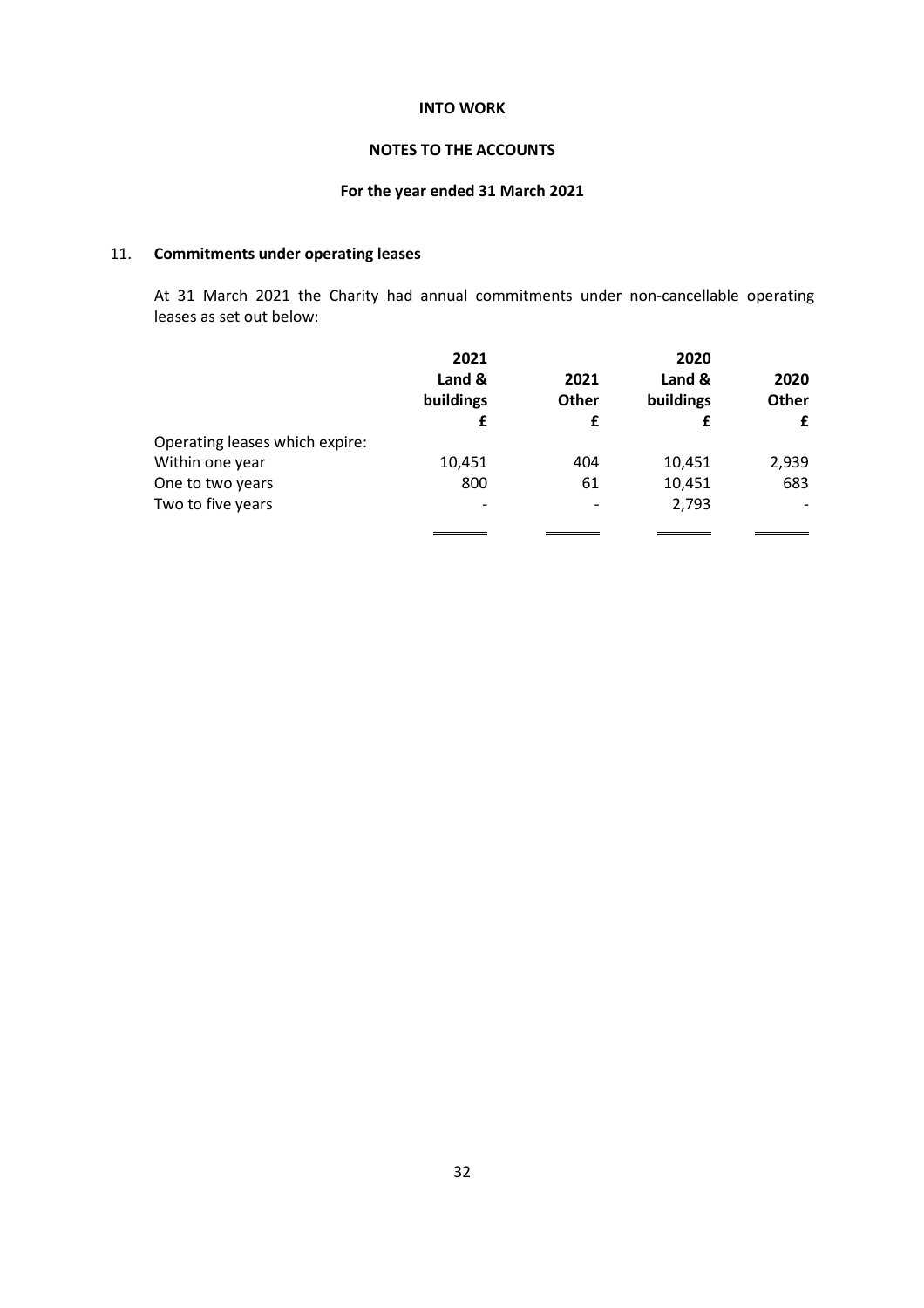## NOTES TO THE ACCOUNTS

#### For the year ended 31 March 2021

## 12. Movement on funds

|                                                                                  |              | At 1<br><b>April</b>          |                          |                                | Gains &                  |                          | At 31<br><b>March</b> |
|----------------------------------------------------------------------------------|--------------|-------------------------------|--------------------------|--------------------------------|--------------------------|--------------------------|-----------------------|
|                                                                                  | <b>Note</b>  | 2020<br>£                     | £                        | <b>Income Expenditure</b><br>£ | £                        | (losses)Transfers<br>£   | 2021<br>£             |
| <b>Restricted funds:</b>                                                         |              |                               |                          |                                |                          |                          |                       |
| <b>Understanding Autism Fund</b>                                                 | a            | 11,248                        | 33,258                   | (34, 995)                      | $\overline{\phantom{a}}$ | (3,952)                  | 5,559                 |
| <b>CEC - Project SEARCH</b>                                                      | b            | 7,662                         | 92,231                   | (97, 737)                      |                          |                          | 2,156                 |
| East Lothian (FSF)                                                               | $\mathsf{C}$ | 1,587                         | 41,000                   | (22,057)                       |                          | $\overline{\phantom{0}}$ | 20,530                |
| Midlothian                                                                       | d            | 3,250                         | 16,667                   | (17, 491)                      |                          | (1,040)                  | 1,386                 |
| <b>Welfare Works</b>                                                             | e            | 235                           | 6,950                    | (7, 185)                       |                          |                          |                       |
| <b>Workplace Equality Fund</b>                                                   | f            | 9,624                         | 13,094                   | (19, 354)                      | $\overline{\phantom{a}}$ | (3, 364)                 |                       |
| Wellbeing+ Project                                                               | g            | $\qquad \qquad \blacksquare$  | 24,800                   | (5, 120)                       |                          |                          | 19,680                |
| Corra Foundation                                                                 | h            | $\overline{\phantom{a}}$      | 2,000                    | (2,000)                        |                          |                          |                       |
|                                                                                  |              |                               |                          |                                |                          |                          |                       |
| <b>Total restricted funds</b>                                                    |              | 33,606                        | 230,000                  | (205, 939)                     | $\blacksquare$           | (8, 356)                 | 49,311                |
| <b>Unrestricted funds:</b><br><b>Designated funds:</b><br>CEC - All in Edinburgh | $\mathsf k$  |                               | 347,984                  | (329, 250)                     |                          | $- (18, 734)$            |                       |
| Investment fund                                                                  |              | <b>Contractor</b><br>1464,242 |                          |                                | 111,016                  |                          | $-575,258$            |
| Fixed asset fund                                                                 | m            | 8,393                         | $\overline{\phantom{a}}$ | (3, 917)                       | $\overline{\phantom{a}}$ | 8,356                    | 12,832                |
|                                                                                  |              |                               |                          |                                |                          |                          |                       |
| <b>Total designated</b>                                                          |              | 472,635                       | 347,984                  | (333, 167)                     |                          | 111,016 (10,378) 588,090 |                       |
| General fund                                                                     |              | 168,830                       | 16,926                   | (86, 880)                      |                          | $\sim$                   | 18,734 117,610        |
|                                                                                  |              |                               |                          |                                |                          |                          |                       |
| <b>Total unrestricted</b>                                                        |              | 641,465                       | 364,910                  | (420, 047)                     | 111,016                  |                          | 8,356 705,700         |
| <b>Total funds</b>                                                               |              | 675,071                       | 594,910                  | (625, 986)                     | 111,016                  |                          | $-755,011$            |
|                                                                                  |              |                               |                          |                                |                          |                          |                       |

## Notes on funds:

a. The Understanding Autism Fund, managed by Inspiring Scotland on behalf of the Scottish Government, is a project in co-production and co-presentation with autistic people to develop and deliver a comprehensive training programme to a range of businesses to improve their understanding of autism within employment policy and practice. The transfer from the fund represents assets purchased in the year using the funding.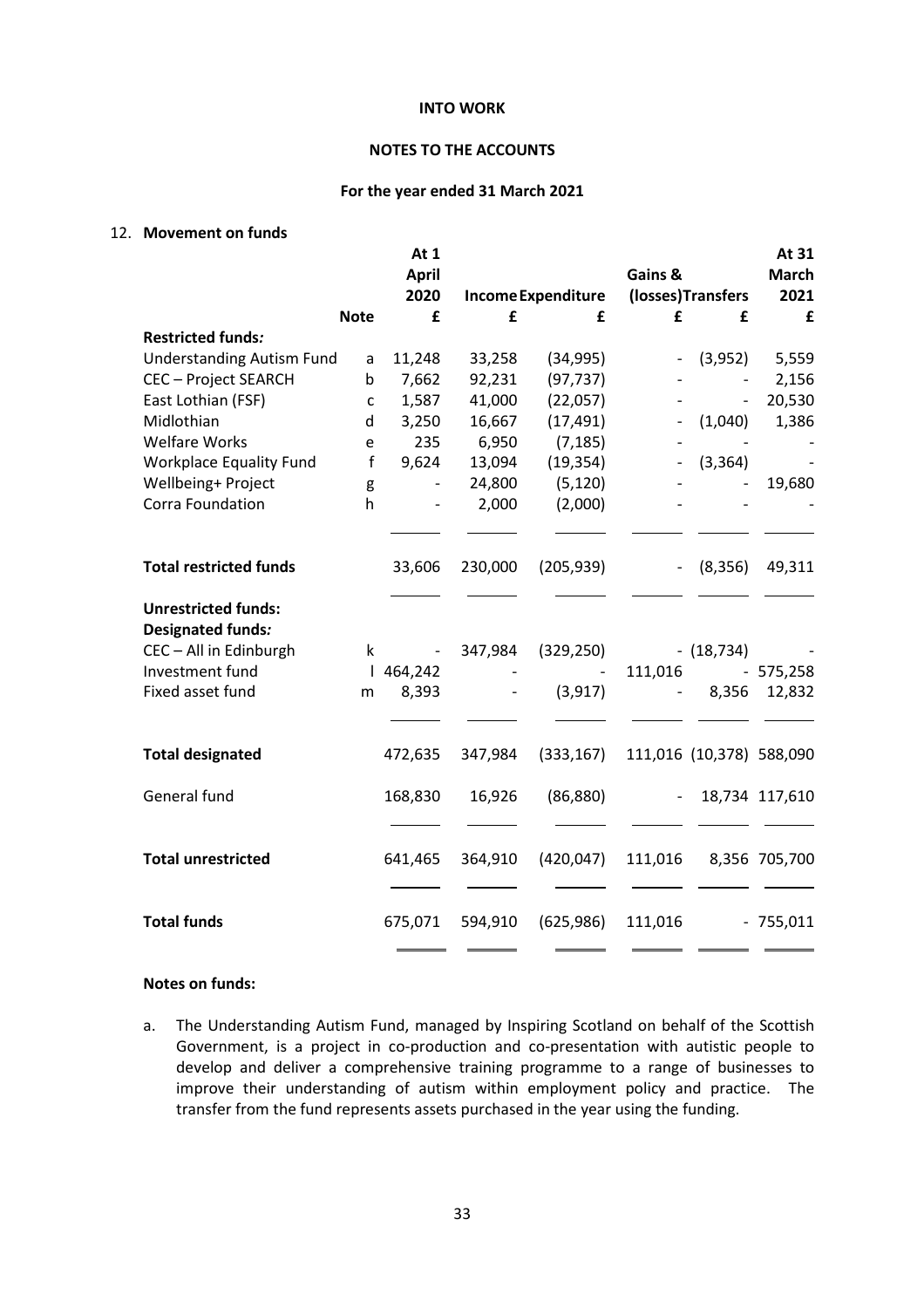## NOTES TO THE ACCOUNTS

## For the year ended 31 March 2021

## 12. Movement on funds (continued) Notes on funds (continued):

- b. Project SEARCH is funded by the City of Edinburgh Council. It provides a supported internship programme for disabled people. The programme is a partnership between two host employers (City of Edinburgh Council and NHS Lothian), a training provider (Edinburgh College) and a supported employment agency (Into Work). The funding pays for Into Work's job coaching element of the programme.
- c. The "Into Work East Lothian" project is funded by East Lothian Council's Partnership Fund to provide peer support to young people at risk of leaving education without a positive destination. This service is based at East Lothian Works in Haddington. Into Work also supplies part-time welfare rights expertise which is funded by and delivered at East Lothian Works.
- d. The "Into Work Midlothian" project is funded by Midlothian Council through their Employability Learning and Training Standard grant fund to support disabled job seekers into employment, Further Education (FE) training, placement, volunteering or employment focused training. The transfer from the fund represents assets purchased in the year using the funding.
- e. Welfare Works is funding from the Agnes Hunter Trust to provide finance and benefits advice and support to disabled people transitioning to paid employment.
- f. The Workplace Equality Fund, managed by Impact: Funding Partners on behalf of the Scottish Government, enabled Into Work to develop relationships and deliver awareness training to private sector employers around improving equality in employment for disabled people. The transfer from the fund represents assets purchased in the year using the funding.
- g. The new Wellbeing+ Project has been initially funded by a mix of funders including the Communities Recovery Fund, managed by National Lotteries Community Fund on behalf of the Scottish Government, National Lottery Awards for All, and the Community Response, Recovery and Resilience Fund, managed by Foundation Scotland. This funding supports our Wellbeing Coach to co-produce and provide 1 to 1 as well as group wellbeing support to disabled people and people with long term health conditions.
- h. The Corra Foundation funding was COVID response funding which enabled Into Work to provide enhanced coaching services in Midlothian.
- i. The Cyber Security Project raising awareness of cyber security careers for neuroatypical/autistic participants concluded in 2019-20.
- j. Digital Inclusion project supporting clients to engage with the CodeClan programme was concluded in 2019-20.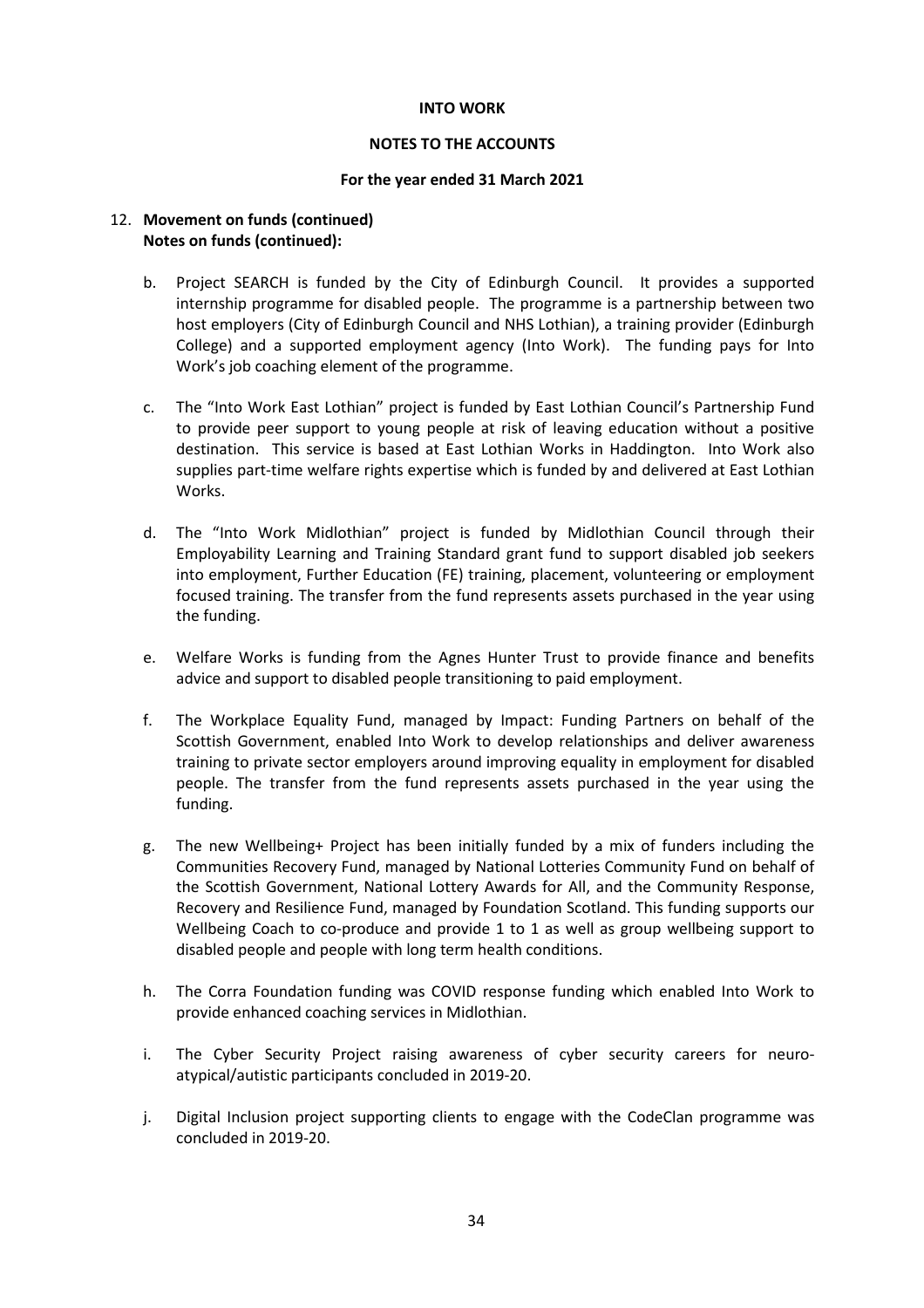## REPORT OF THE DIRECTORS

#### for the year ended 31 March 2021

## 12. Movement on funds (continued) Notes on funds (continued):

- k. The All in Edinburgh project is funded by City of Edinburgh Council via Capital City Partnership's Improving Employability Challenge Fund to provide a specialist employment service to Edinburgh residents who are disabled, neurodiverse, or who have a health condition. Into Work delivers the project in partnership with three other agencies.
- l. The investment fund corresponds to the value of investments. This has been designated during the year as these assets are intended to be used as a long term investment for the Charity and will be used to grow capital, generate annual income as needed, and pursue other projects in line with the objects of the Charity in the future. These funds could also be used to secure the Charity's ongoing existence in the short-term.
- m. The fixed asset fund corresponds to the net book value of fixed assets. Annual depreciation is charged to the fund and the cost of fixed assets purchased is transferred into it.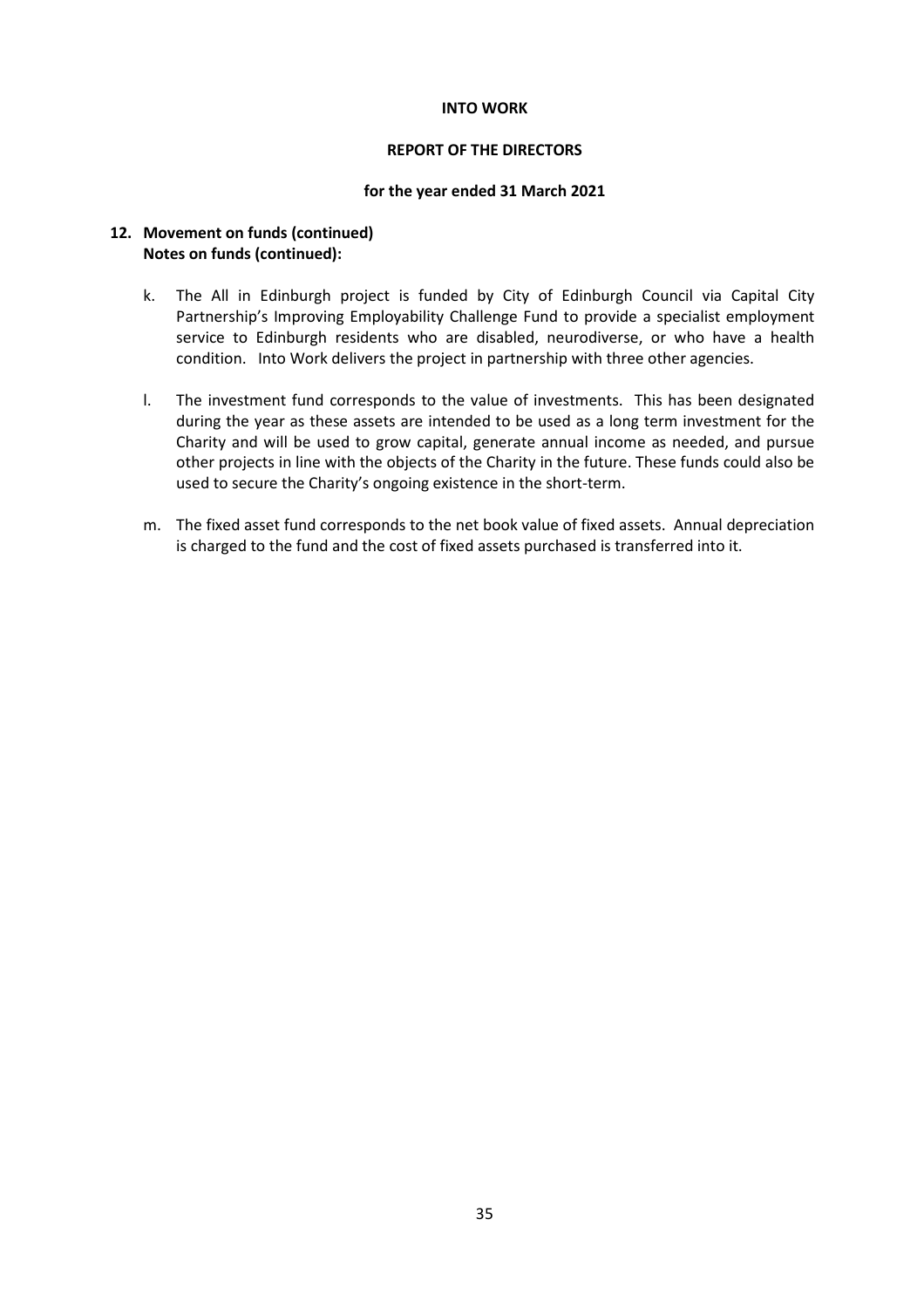# REPORT OF THE DIRECTORS

# for the year ended 31 March 2021

# 12. Movement on funds (continued)

|                                                        |              | At 1                         |                   |                    |           |                           | At 31                |
|--------------------------------------------------------|--------------|------------------------------|-------------------|--------------------|-----------|---------------------------|----------------------|
|                                                        |              | <b>April</b><br>2019         |                   | Income Expenditure | Gains &   | (losses)Transfers         | <b>March</b><br>2020 |
|                                                        | <b>Note</b>  | £                            | £                 | £                  | £         | £                         | £                    |
| <b>Restricted funds:</b>                               |              |                              |                   |                    |           |                           |                      |
| <b>Understanding Autism Fund</b>                       | a            | $\blacksquare$               | 16,629            | (5, 381)           |           | $\overline{\phantom{0}}$  | 11,248               |
| <b>CEC - Project SEARCH</b>                            | b            | 14,347                       | 125,611           | (132, 296)         |           |                           | 7,662                |
| East Lothian (FSF)                                     | $\mathsf{C}$ | 8,587                        | 34,000            | (41,000)           |           |                           | 1,587                |
| Midlothian                                             | d            |                              | 20,880            | (17, 630)          |           |                           | 3,250                |
| <b>Welfare Works</b>                                   | e            |                              | 6,800             | (6, 565)           |           |                           | 235                  |
| Workplace Equality Fund                                | $\mathsf f$  | 14,796                       | 13,094            | (18, 266)          |           |                           | 9,624                |
| <b>Cyber Security Project</b>                          | i.           | $\qquad \qquad \blacksquare$ | 5,000             | (5,000)            |           |                           |                      |
| <b>Digital Inclusion Project</b>                       | İ            | 8,681                        |                   | (8,681)            |           |                           |                      |
|                                                        |              |                              |                   |                    |           |                           |                      |
| <b>Total restricted funds</b>                          |              | 46,411                       | 222,014           | (234, 819)         |           |                           | 33,606               |
| <b>Unrestricted funds:</b><br><b>Designated funds:</b> |              |                              |                   |                    |           |                           |                      |
| CEC - All in Edinburgh                                 | k            | $\overline{\phantom{a}}$     | 369,784           | (360, 338)         |           | (9, 446)                  |                      |
| Investment fund                                        | $\mathbf{I}$ |                              |                   |                    |           | - 464,242 464,242         |                      |
| Fixed asset fund                                       | m            | 1,370                        |                   | (1,380)            |           | 8,403                     | 8,393                |
|                                                        |              |                              |                   |                    |           |                           |                      |
| <b>Total designated</b>                                |              | 1,370                        | 369,784           | (361, 718)         |           | - 463,199 472,635         |                      |
| General fund                                           |              | 213,744                      | 552,336           | (78, 109)          |           | (55,942)(463,199) 168,830 |                      |
|                                                        |              |                              |                   |                    |           |                           |                      |
| <b>Total unrestricted</b>                              |              | 215,114                      | 922,120           | (439, 827)         | (55, 942) |                           | $-641,465$           |
| <b>Total funds</b>                                     |              |                              | 261,525 1,144,134 | (674, 646)         | (55, 942) |                           | $-675,071$           |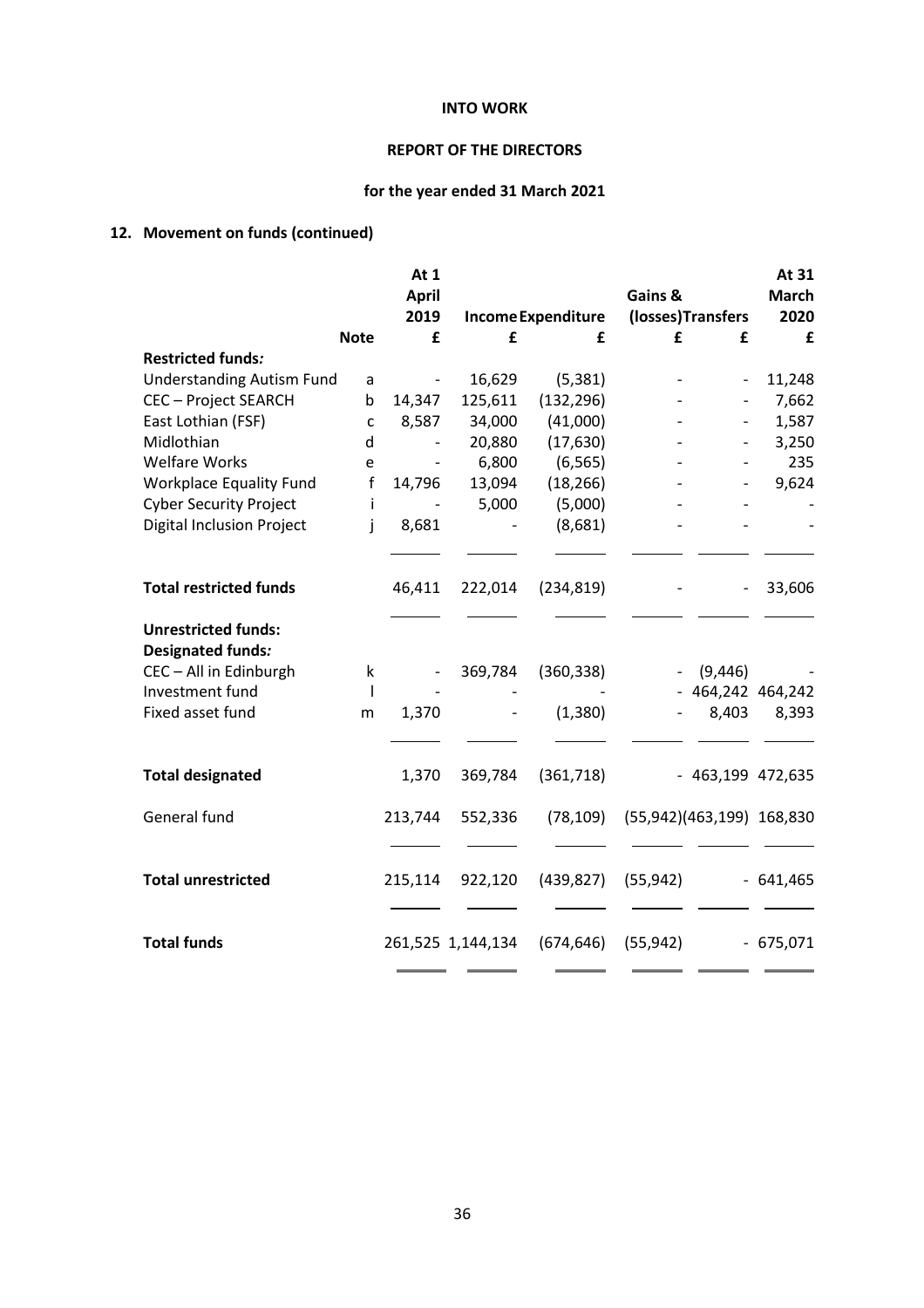## NOTES TO THE ACCOUNTS

## For the year ended 31 March 2021

## 13. Analysis of net assets between funds

|                                                          | General<br>fund | <b>Designated</b><br>funds | <b>Restricted</b><br>funds | <b>Total</b><br>funds |
|----------------------------------------------------------|-----------------|----------------------------|----------------------------|-----------------------|
|                                                          | £               | £                          | £                          | £                     |
| Tangible fixed assets                                    |                 | 12,832                     |                            | 12,832                |
| <b>Fixed assets investments</b>                          |                 | 575,258                    |                            | 575,258               |
| Net current assets                                       | 117,610         |                            | 49,311                     | 166,921               |
|                                                          |                 |                            |                            |                       |
| Total net assets at 31 March 2021                        | 117,610         | 588,090                    | 49,311                     | 755,011               |
|                                                          |                 |                            |                            |                       |
|                                                          |                 |                            |                            |                       |
|                                                          | General<br>fund | <b>Designated</b><br>funds | Restricted<br>funds        | <b>Total</b><br>funds |
|                                                          | £               | £                          | £                          | £                     |
|                                                          |                 |                            |                            |                       |
| Tangible fixed assets<br><b>Fixed assets investments</b> |                 | 8,393                      |                            | 8,393                 |
| Net current assets                                       | 168,830         | 464,242                    | 33,606                     | 464,242<br>202,436    |
|                                                          |                 |                            |                            |                       |

## 14. Pension and other post-retirement benefit commitments

## Defined contribution pension scheme

 The Charity participates in a defined contribution pension scheme run by NEST. The Charity's contribution to this scheme is 7.5% of participants' salaries which is charged to the Statement of Financial Activities in the year to which the payments relate. This scheme is open to all qualifying employees.

| 39.612 | 31.804 |
|--------|--------|
| 4.695  | 4.524  |
|        |        |